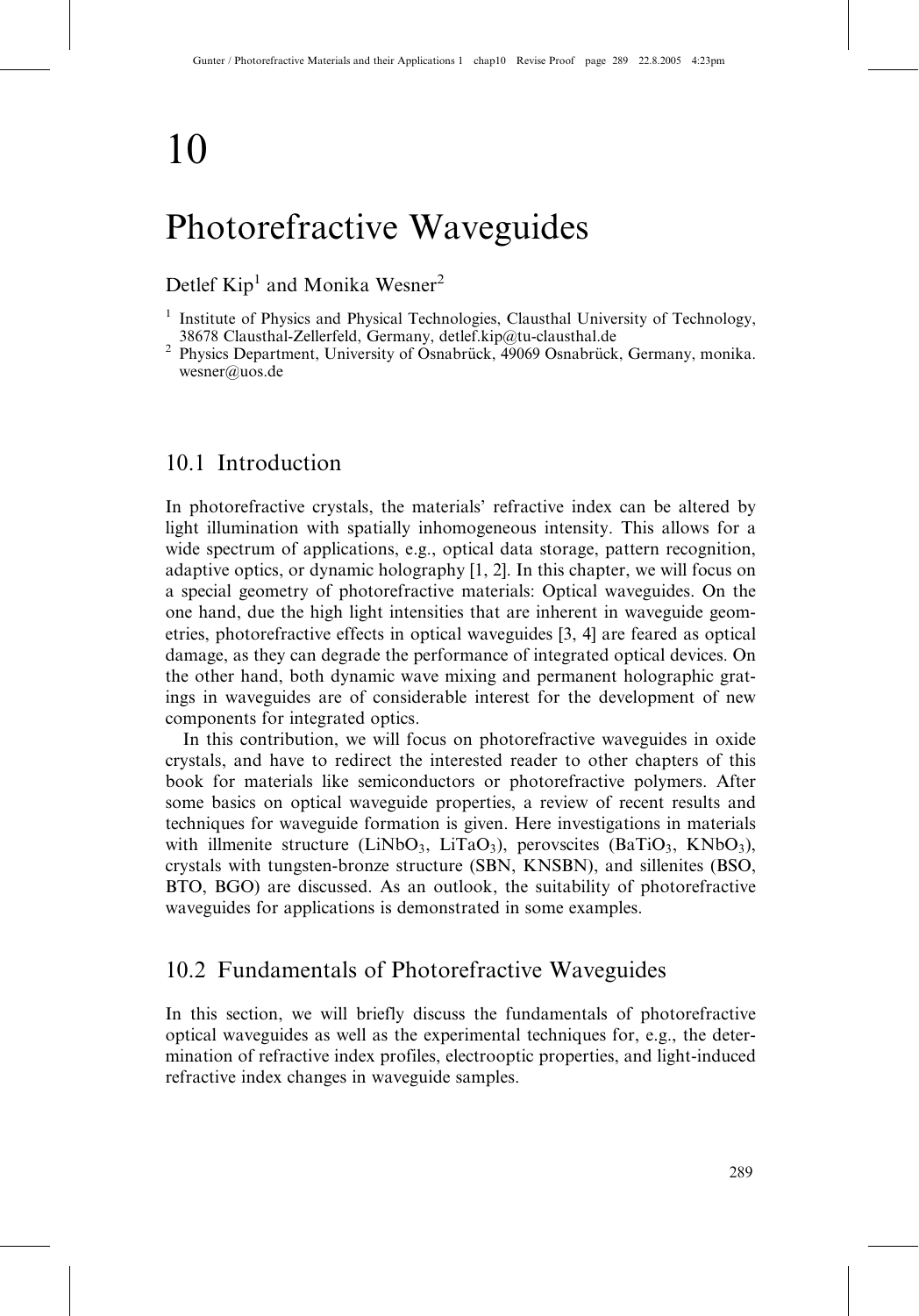## 10.2.1 Optical Waveguides

Optical waveguides are the key components for the development of integrated optical devices. In integrated optics, several optical components, like lasers, beam splitters, or modulators, are integrated on a suitable substrate material [5]. Here optical waveguides provide the connections between these components.

An optical waveguide consists of a dielectric material that is surrounded by another dielectric material of lower refractive index. Guidance of light is based on total internal reflection of electromagnetic waves at the boundaries of the inner medium so that radiation into the surrounding medium is forbidden. One can distinguish between planar waveguides, where the light is confined along one transverse direction while diffracting along the other transverse coordinate, and two-dimensional waveguides, where the light is guided in both transverse directions (Fig. 10.1). In the latter case, typical geometries are either channel or strip waveguides, respectively, and optical fibers with radial symmetry.

To discuss some fundamental properties of dielectric waveguides, we consider a planar structure as in Fig. 10.1a. In a ray-optics picture of waveguiding, light is guided by multiple reflections from two parallel infinite plane boundaries that act as lossless mirrors. For an electromagnetic analysis of this structure, each ray is described by a plane wave, where the total electromagnetic field consists of the sum of these plane waves. Here the self-consistency condition requires that, as a wave is reflected twice at the upper and lower boundary, its phase has to undergo a phase shift of multiples of  $2\pi$ , i.e., the wave has to reproduce itself. In this way, discrete solutions for the electromagnetic field are obtained that are called the modes of the waveguide. These modes have a certain transverse electromagnetic field that is maintained during propagation along the waveguide. Depending on the light polarization, one can distinguish between TE (transverse electric) modes, where the transverse electric field points perpendicular to the waveguide normal and the propagation direction, and TM (transverse magnetic) waves, where the magnetic field is along this direction. Each mode is fully described by its transverse mode profile, its polarization, and the propagation constant  $\beta = k_0 n_{\text{eff}}$ , where  $k_0$  is the wave number and  $n_{\text{eff}}$  is the effective refractive index of the mode.



Figure. 10.1. Different types of optical waveguides. a) Planar waveguide; b) channel waveguide, and c) optical fiber.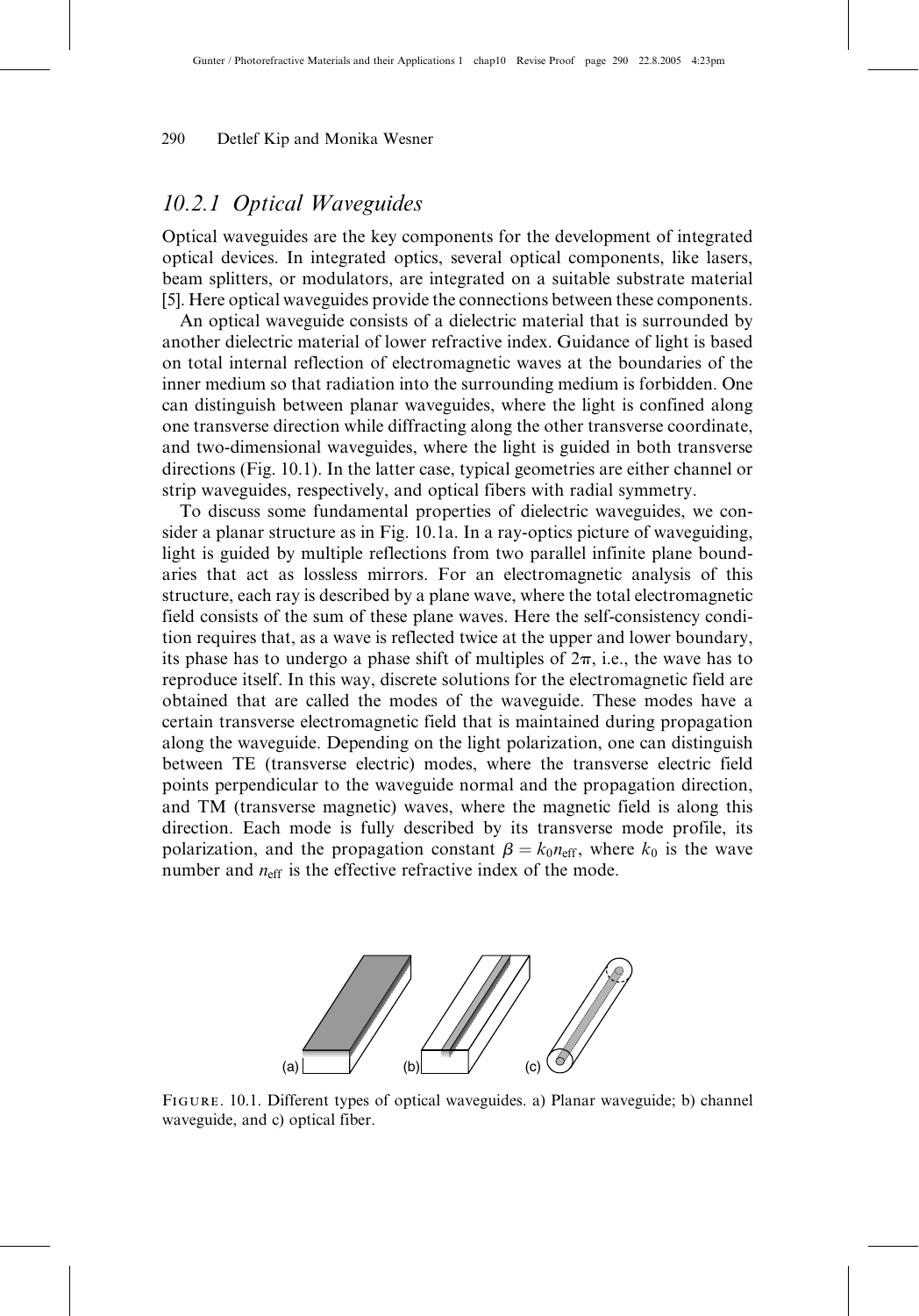The most simple case of a planar waveguide is that with a step-like refractive index jump at the boundary  $(x = d)$  of substrate and waveguiding layer, and another jump at the boundary of the waveguide and the top cladding  $(x = 0)$ , which is usually air (see left part of Fig. 10.2a). In analogy to the eigenfunctions of a step-like potential well, the waveguide modes are harmonic functions, where the field amplitude exponentially decays in the cladding and substrate layers, respectively. For these modes, the effective refractive index  $n_{\text{eff}}$  is larger then the two indices of the surrounding layers. If  $n_{\text{eff}}$  is close to but slightly lower than the index of the substrate material, leaky or substrate modes of the waveguide can be excited that continuously loose energy to the substrate.

A more general profile is that of a graded-index waveguide, where the refractive index of the waveguiding layer continuously decreases from a higher surface value to the substrate refractive index. Typical examples for this type are in-diffused waveguides where the refractive index profile is determined by the diffusion profile of some in-diffused species. As a main difference to steplike profiles, different modes of a graded-index waveguide propagate in different effective depths  $d_{\text{eff}}$  of the waveguiding layer. Examples of the electric field distribution  $E_m$  of the first modes  $m = 0, 1,$  and 2 of a step-like and a gradedindex waveguide are given in Fig. 10.2.

A universal method for coupling light into and out of a planar waveguide is the use of prism coupler. Prism coupler allow a direct measurement of the coupling efficiency as well as a mode selective excitation of the waveguide, which may be preferred for the investigation of multimode waveguides where depth dependent measurements of waveguide properties become possible in this way. Grating couplers may be used as well, but fabrication is difficult and coupling efficiencies are often low. Direct endface coupling is of particular interest for waveguides in  $BaTiO<sub>3</sub>$ , KNbO<sub>3</sub>, or SBN, because sample dimensions are usually small, and mechanical stress that is inherent in the prismwaveguide coupler may not be applied to these materials.



FIGURE. 10.2. Typical refractive index profiles and electric field distribution  $E_m$  of the lowest guided modes for a) step-like and b) graded-index planar waveguide.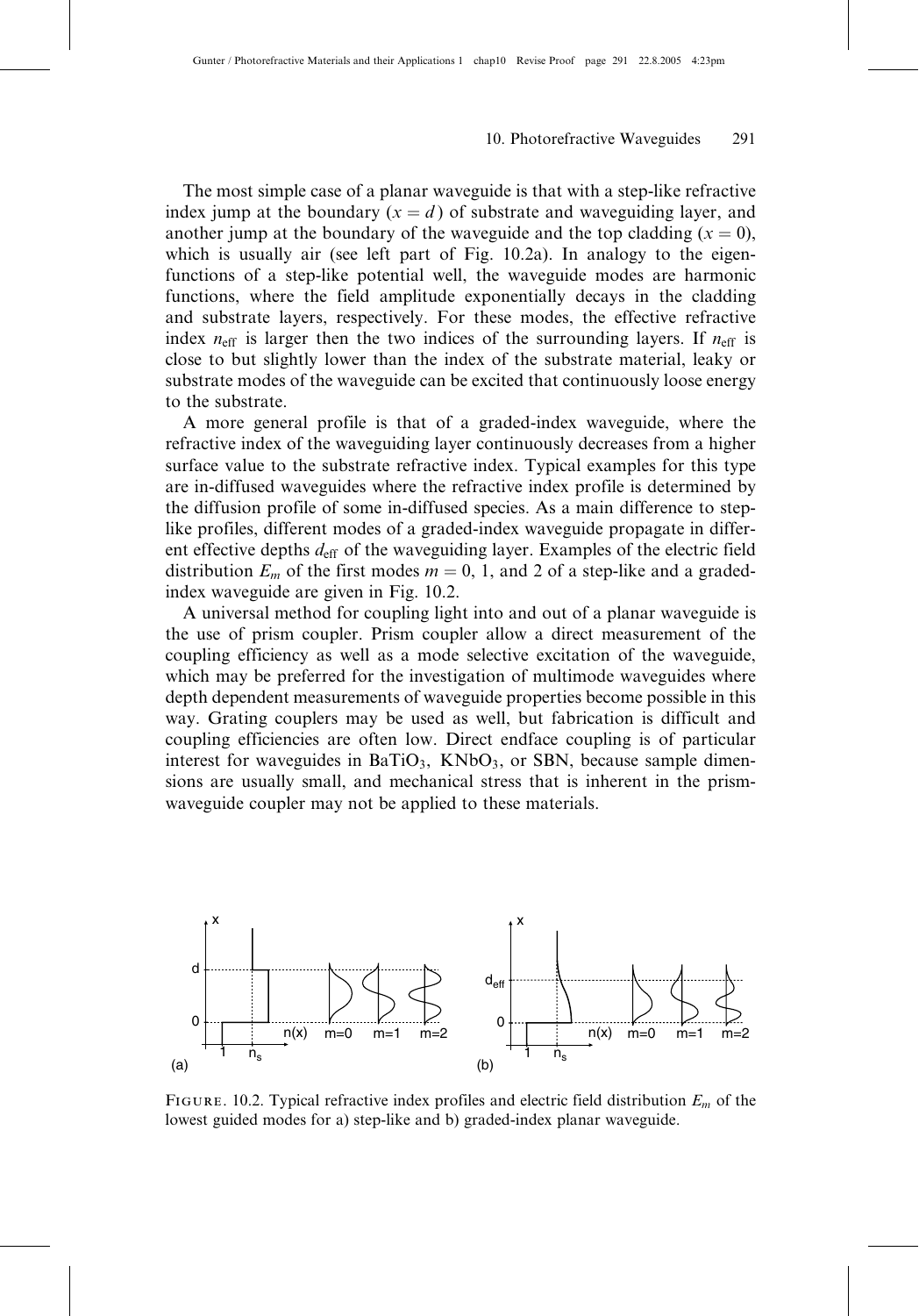## 10.2.2 Photorefractive Effects in Waveguide Samples

Photorefractive effects in planar waveguides can be studied by two principal holographic methods: A two-beam interferometric setup, or by monitoring the output intensity and the beam shape of a single guided beam. Here, similar as for bulk samples, a wide range of different holographic measurement techniques exists, which allow for the determination of photorefractive parameters like saturated refractive index changes, dark and photoconductivity, photovoltaic constants, or holographic sensitivity. For the investigation of channel waveguides often pump-probe techniques are utilized, where a low-power beam of larger wavelength is used to probe the refractive index change that are induced by a stronger pump beam.

An overview of different geometries for recording of elementary refractive index gratings in waveguide samples is given in Fig. 10.3. In a standard setup gratings are written by two guided beams of the same polarization and mode number intersecting inside the waveguide (Fig. 10.3a and 10.3b). For light coupling into and out of the sample, either prism couplers or direct endface coupling can be used. Alternatively, the two beams may differ in polarization or mode number. Furthermore, gratings may be written in planar (Fig. 10.3c) or channel waveguides (Fig. 10.3d) by external beams that impinge upon the surface of the waveguiding layer. To record grating coupler for in- and outcoupling of light from the waveguide the interaction of substrate and guided modes can be used, too (Fig. 10.3e).



Figure. 10.3. Geometries for recording of holographic gratings in waveguides using either guided waves or external writing beams. a) Two-beam interference of guided beams using prism couplers or b) endface coupling, c) grating recording with external beams, d) reflection holograms in channel waveguides, and e) recording of grating couplers.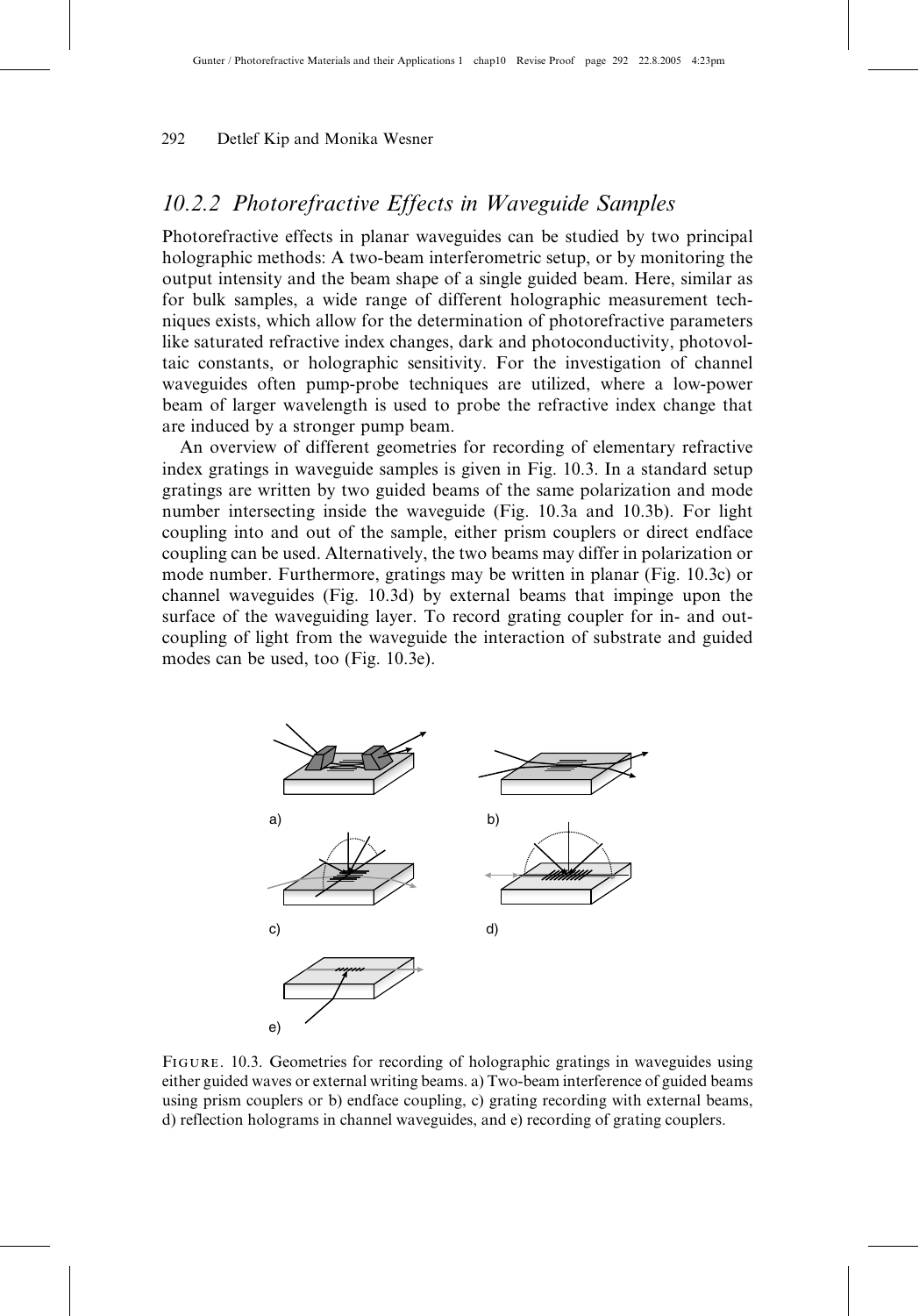The light-induced charge transport in photorefractive oxide crystals is treated in detail in other chapters of this book. In general, the obtained models and equations for one and more photorefractive centers and for different mechanisms of charge redistribution can be transferred to waveguide samples, too. However, in most investigations of photorefractive waveguides, averaged quantities have been used to describe both, the light distribution inside the sample and the photorefractive properties. Examples are effective widths and propagation depths of the excited modes, averaged light intensities, or refractive index changes and photovoltaic constants where the values are averaged over the depth of the waveguiding layer [6]. For these averaged quantities, the Kogelnik theory of the interaction of plane waves can be used to interpret the results. As an example, the averaged refractive index change of mode  $m$  of a y-cut planar waveguide is described by

$$
(\langle \Delta n \rangle)_m = \frac{\int |E_m(y)|^2 \Delta n(y) \, dy}{\int |E_m(y)|^2 \, dy},\tag{10.1}
$$

where the diffraction efficiency  $\eta$  of a grating of length d that is read out with a wavelength  $\lambda$  is described by a modified Kogelnik equation

$$
\eta = \sin^2\left(\frac{\pi(\langle \Delta n \rangle)_m d}{\lambda}\right). \tag{10.2}
$$

However, in some cases, the simplified treatment of the interacting beams as plane waves has failed to describe the experimental observations. In this case, the exact two-dimensional intensity distribution has to be taken into account. For example, the two-wave interaction of Gaussian beams in a multimode planar waveguiding layer can be interpreted in terms of a two-dimensionally varying time constant for the grating build-up time. This time constant is smallest in the beam center and shows an additional variation with depth [7], thus the resulting time dependence of the wave mixing, i.e., the build-up of a refractive index grating, may show significant deviations from a mono-exponential behavior.

When only a single beam is coupled into a planar photorefractive waveguide, both, light-induced phase changes in the beam path and holographic scattering reduce the transmitted power in the beam direction [8, 9]. In this case photoconductivity, refractive index changes, and holographic sensitivity can be quantitatively determined by variation of the input power and time dependent measurements of the resulting changes in the shape of the outcoupled intensity spectrum [10].

## 10.2.3 Experimental Methods

Different methods can be used for the fabrication of waveguides in photorefractive crystals. Typical examples are diffusion, ion exchange, implantation of ions, or the deposition of thin epitaxial layers. As the different techniques are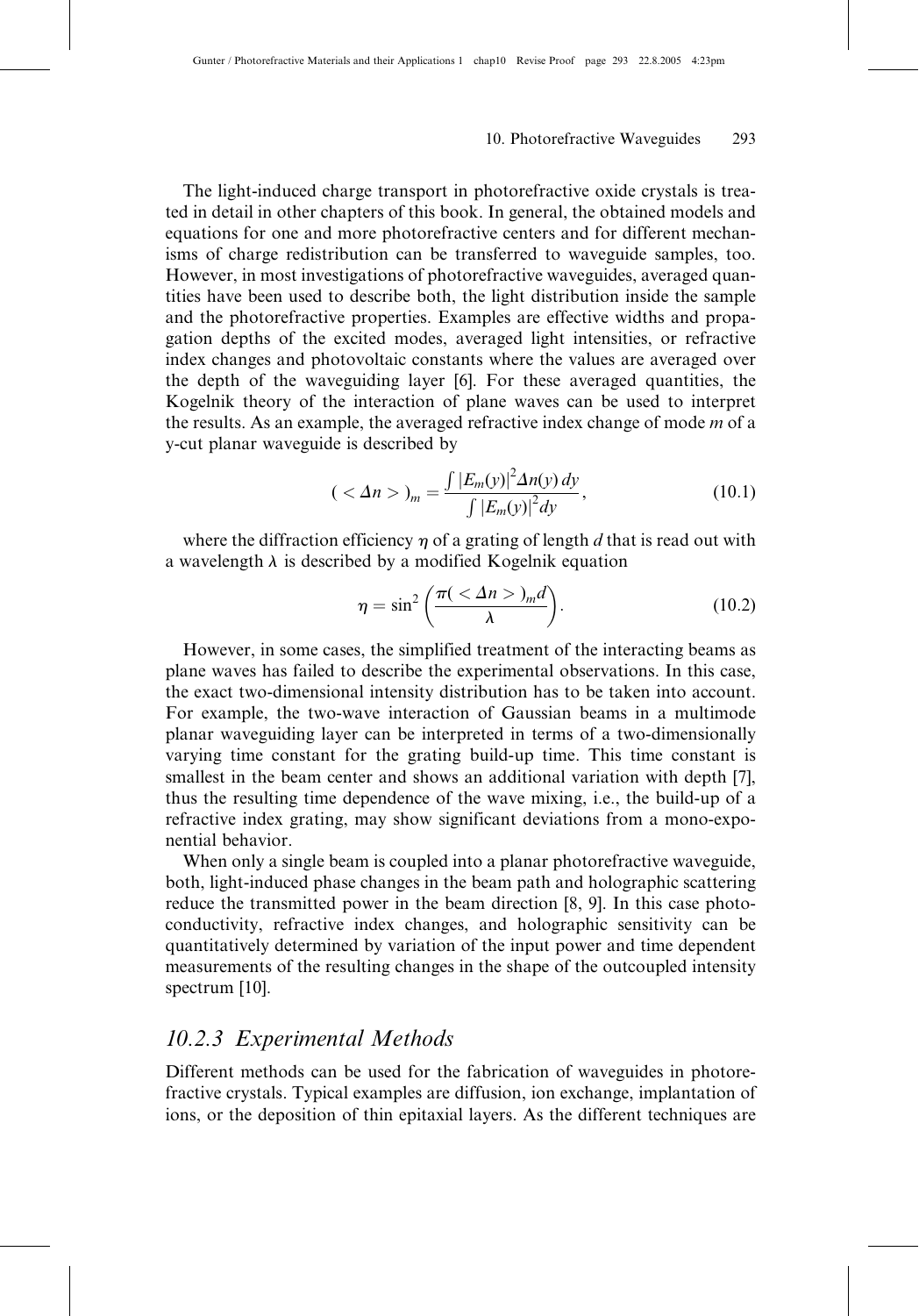predominantly specific for one class of oxide crystals, a detailed description of the waveguide fabrication method is given in the respective material subsections of the next section. Here we will give a short overview on different techniques for the reconstruction of refractive index profiles and the measurement of electro-optic coefficients, as well as on the holographic investigation methods that can be used for the determination of photorefractive properties.

Refractive index profiles with typical dimensions of only a few micrometers can hardly be determined by direct measurement. Very often the reconstruction of planar waveguide profiles is based on a set of measured effective refractive indices  $n_{\text{eff},i}$ , which can be determined by dark-line or mode spectroscopy [11]. Here two different strategies have been established. At first, one may assume a family of plausible profiles that are characterized by a set of fit parameters. With this method, good results have been obtained for ion-implanted waveguides [12, 13], where the profiles can be well predicted by using simulations of the implantation process. A second procedure commonly used for profile reconstruction of multimode waveguides is the inverse WKB method [14]. For channel waveguides, different numerical approximations are used to calculate the effective refractive indices of the modes of an assumed or given refractive index profile, e.g., the methods of finite differences or finite elements.

Although the electro-optic properties of substrate materials for waveguide fabrication are well known in most cases, these values may differ for waveguides because of material changes that are due to the waveguide fabrication itself. Therefore techniques have been developed to measure electro-optic coefficients in both planar and channel waveguides. In planar waveguides, attenuated total reflection (ATR) spectroscopy may be used, a method that is well known from the investigation of electro-optic polymer layers [15, 16]. Alternatively, interferometric methods can be applied [17, 18]. In channel waveguides, the electro-optically induced phase changes in integrated Mach-Zehnder [19] or Fabry-Perot interferometers [20] have been used to measure electro-optic coefficients in  $LiNbO<sub>3</sub>$  and  $LiTaO<sub>3</sub>$  samples.

## 10.3 Materials with Illmenite Structure

Among all ferroelectric materials, photorefractive effects have been studied most extensively in lithium niobate  $(LiNbO<sub>3</sub>)$  [1]. Crystals with diameters up to six inches and of superior optical quality can be grown, which makes this material the preferred candidate for applications in integrated optics.  $LiNbO<sub>3</sub>$ has large electro-optic and SHG coefficients of  $r_{33} \approx 30 \text{ pm/V}$  and  $d_{33} \approx$  $32 \text{ pm}/V$ , respectively. Typical devices realized in LiNbO<sub>3</sub> waveguides are integrated lasers [21], electrooptic modulators with low half-wave voltages, quasi-phase matched structures for frequency conversion, or integrated Sagnac interferometers for high-precision rotation sensing.

Lithium tantalate ( $LiTaO<sub>3</sub>$ ) possesses electro-optic, nonlinear optical, and photorefractive properties similar to  $LiNbO<sub>3</sub>$ . On the one hand, in some aspects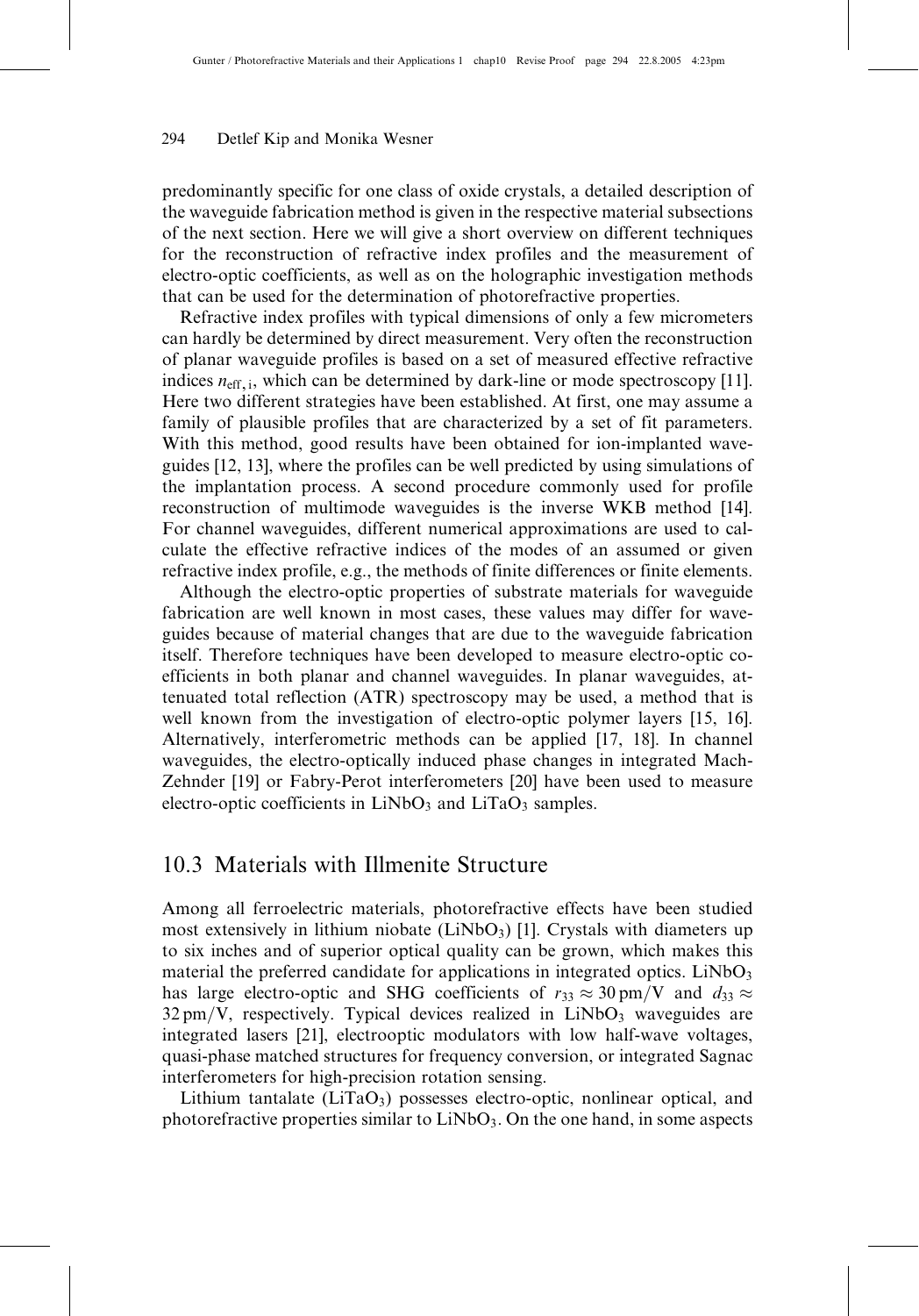$LiTaO<sub>3</sub>$  is even more attractive for applications in integrated optics than  $LiNbO<sub>3</sub>$ . It is less sensitive to optical damage, it has a larger transparency in the UV down to 270 nm, and it has a smaller birefringence. However, high temperature waveguide fabrication that exceeds the Curie temperature of about  $620^{\circ}$ C (for the congruently melting composition) requires additional repoling, and crystal growth is more difficult because of the high melting point of  $LiTaO<sub>3</sub>$ of about 1650°C. Nevertheless, waveguide devices for electro-optic modulation and frequency doubling in the visible spectral region are now commercially available.

Advantages of  $LiNbO<sub>3</sub>$  and also  $LiTaO<sub>3</sub>$  are the possibility to form low-loss waveguides, the chemical and mechanical resistance, a wide range of nonlinear optical interactions, and finally the availability of large crystals at a reasonable cost. Because of the relatively empty illmenite lattice structure, many metal ions can be indiffused into  $LiNbO<sub>3</sub>$  and  $LiTaO<sub>3</sub>$  to form low-loss waveguiding layers or channels. Titanium diffusion into  $LiNbO<sub>3</sub>$  is by far the most common technique for waveguide fabrication. On the other hand, diffusion is also an easy method to increase the photorefractive sensitivity by surface doping of the waveguide substrates. As an alternative method for waveguide formation the proton exchange technique in  $LiNbO<sub>3</sub>$  and  $LiTaO<sub>3</sub>$  has proved to result in lowloss waveguides, which are particularly well suited for applications where high intensities occur, e.g., for second harmonic generation of blue and green light.

Besides the two methods mentioned above a wide range of different epitaxial techniques has been developed in the past. A large number of oxide crystals have been fabricated in thin film form by, e.g., sputtering of a suitable target material, including the materials  $LiNbO<sub>3</sub>$  and  $LiTaO<sub>3</sub>$ . These techniques include diode, reactive, ion beam, magnetron, bias sputtering, or pulsed laser deposition (PLD), as well as liquid phase epitaxy (LPE) [22] and molecular beam epitaxy (MBE) [23]. Here PLD and MBE allows fabrication of films with high optical quality and nonlinear properties that are similar to the bulk material [24, 25].

## 10.3.1 Titanium Diffusion

The diffusion of thin films of titanium evaporated or sputtered onto the substrate surface is a widely used method for waveguide formation in  $LiNbO<sub>3</sub>$  and in part also in  $LiTaO<sub>3</sub>$  crystals, and most of the integrated optical devices available today are based on titanium-diffused  $LiNbO<sub>3</sub>$  waveguides. In  $LiNbO<sub>3</sub>$  the extraordinary refractive index increases linearly with titanium concentration, whereas the ordinary index shows a slightly sublinear behavior [26]. Larger changes are obtained for extraordinarily polarized light. No significant reduction of the electro-optic or nonlinear optical coefficients have been reported. Diffusion of titanium has been used to produce waveguides in  $LiTaO<sub>3</sub>$  [27], too. The low diffusion coefficient requires temperatures of above  $1300^{\circ}$ C, thus exceeding the material's Curie temperature, which requires additional poling of the samples.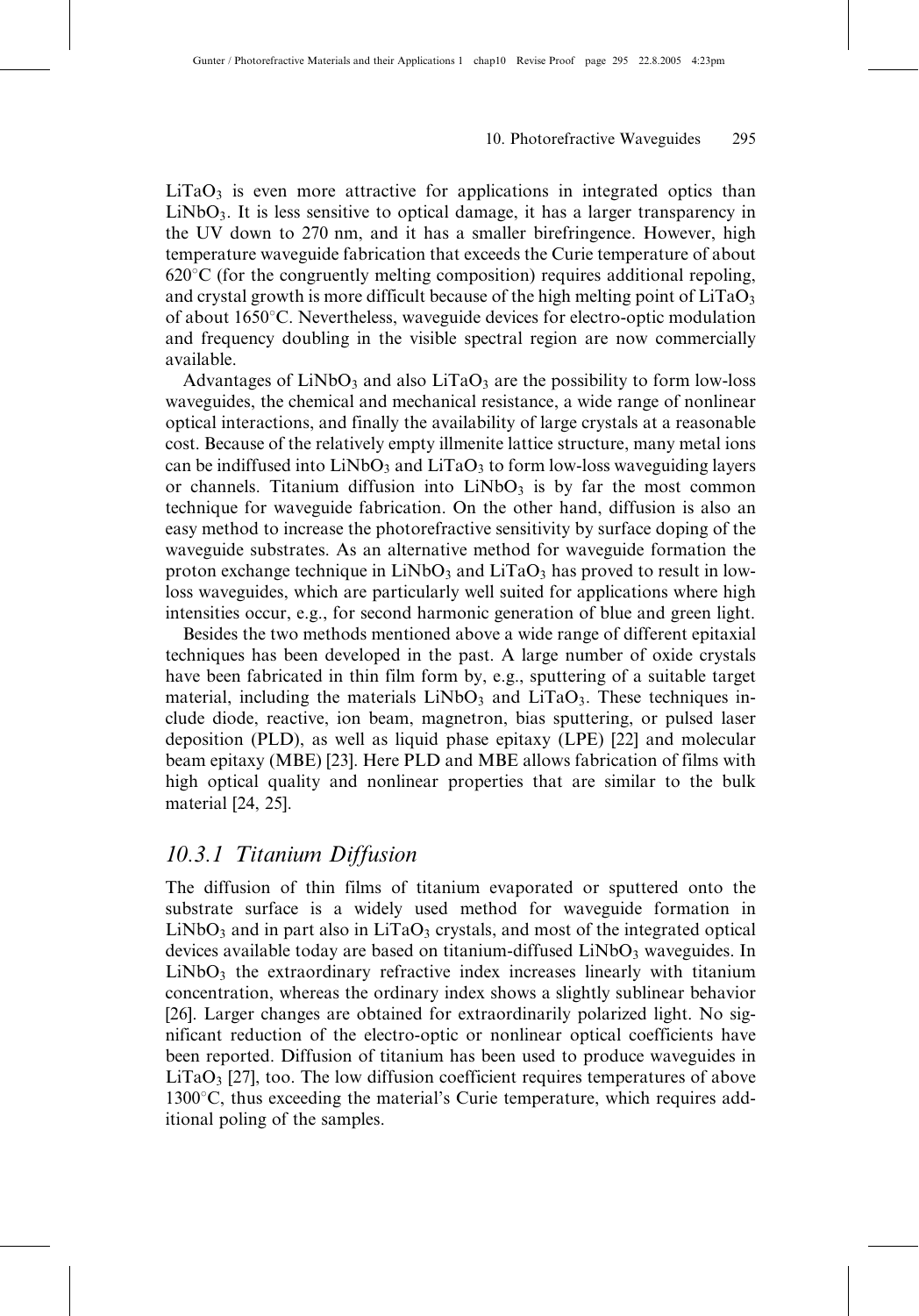The diffusion process has been investigated in detail in  $LiNbO<sub>3</sub>$  and consists of several complex steps [28, 29]. Here annealing is usually performed at temperatures around 1000°C. At about 500°C, titanium is oxidized to TiO<sub>2</sub>, and above  $600^{\circ}$ C LiNb<sub>3</sub>O<sub>8</sub> epitaxial crystallites are formed at the surface, connected with a loss of lithium. For temperatures larger than  $950^{\circ}$ C, a  $(Ti_{0.65}Nb_{0.35})O_2$  mixed oxide appears, which acts as the diffusion source for titanium indiffusion. With increasing annealing time, titanium diffuses deeper into the crystal, and the titanium-niobium oxide layer decomposes. For temperatures above 600 $^{\circ}$ C, a loss of Li or Li<sub>2</sub>O at the crystal surface is observed. Because this mechanism increases the extraordinary refractive index Li, outdiffusion has to be prevented in particular for channel waveguide formation. This is often realized by annealing of the samples in water vapor or a Li-rich atmosphere.

Besides titanium a large number of other metals can be diffused into  $LiNbO<sub>3</sub>$ to form waveguiding layers, e.g., iron, copper, vanadium, nickel, niobium, cobalt, silver, or gold [30]. Here zinc is of special interest as the diffusion of zinc into  $LiNbO<sub>3</sub>$  has been found to produce low-loss waveguides with higher resistance to optical damage [31, 32] when compared to titanium.

Planar and channel  $LiTaO_3$  waveguides have been fabricated by diffusion of, e.g., titanium [27], niobium [33], or zinc [20]. For this high-temperature process, repoling of the samples is necessary to recover the electro-optic properties of  $LiTaO<sub>3</sub>$ .

For application of the photorefractive effect, waveguides fabricated by combined titanium and iron or copper diffusion, respectively, have shown considerably improved holographic sensitivity [34, 35].

## 10.3.2 Proton Exchange

Proton exchange (PE) is a low temperature process ( $T < 250^{\circ}$ C) that has been successfully used for waveguide fabrication in LiNbO<sub>3</sub> [36, 37] and LiTaO<sub>3</sub> [38, 39]. Basically, hydrogen that is provided by an appropriate acid is partially exchanged for lithium ions of the crystal. In the case of  $LiNbO<sub>3</sub>$ , the chemical composition  $Li_{1-x}H_xNbO_3$  is formed where  $x, 0 \le x \le 1$ , is the exchange degree.

A widely used technique for the formation of proton-exchanged waveguides is the immersion of the substrate in a bath of molten benzoic acid [37]. This liquid-phase treatment produces a mixture of crystalline  $\beta$ -phases on the sample surface with an exchange degree in the range of  $0.5 < x < 0.85$  [40], and a nearly step-like refractive index profile. The maximum index change depends on the used acid. Typical values for benzoic acid are  $\delta n_e = 0.12$ ,  $\delta n_o = -0.05$ (LiNbO<sub>3</sub>, [36]) and  $\delta n_e = 0.02$ ,  $\delta n_o \approx 0$  (LiTaO<sub>3</sub>, [39, 41]), and higher changes up to  $\delta n_e = 0.145$  [42] for LiNbO<sub>3</sub> are obtained using phosphoric acid. When using benzoic acid, the acidity of the melt can be diluted by the addition of some mol percent of lithium benzoate [36]. In this way,  $LiNbO<sub>3</sub>$  channel waveguides fabricated with pure benzoic acid show typical propagation losses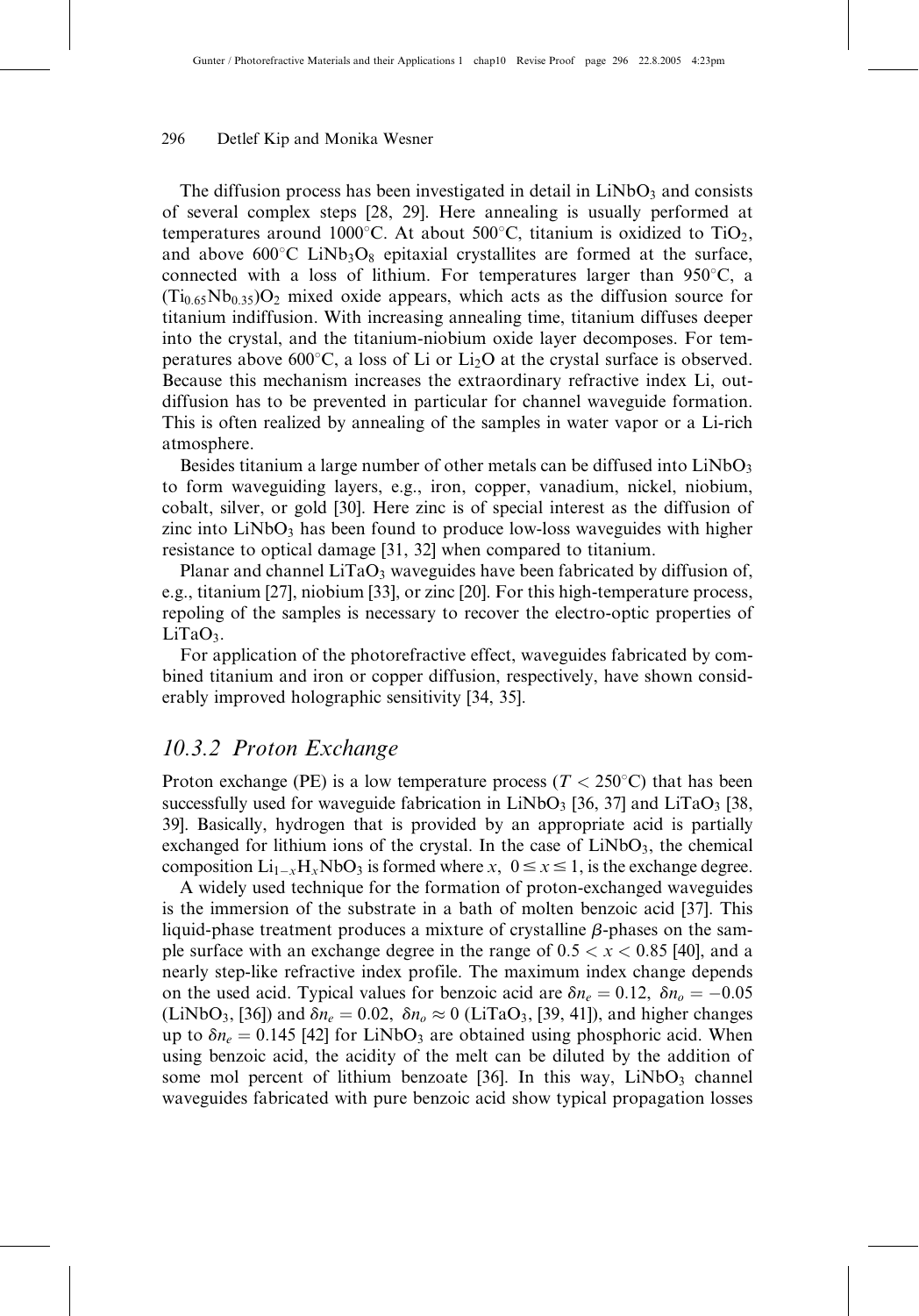between 0.5 and  $1 \text{ cm}^{-1}$  for extraordinarily polarized light, while lower values of about  $0.2 \text{ cm}^{-1}$  have been reported for the use of phosphoric acid [42].

A significant degradation of electro-optic and nonlinear optical properties of proton-exchanged  $LiNbO<sub>3</sub>$  waveguides was found very early [43], which is caused by the lattice disorder and mixture of  $\beta$ -phases in strongly exchanged layers [44, 45]. A partial solution to this problem is the use of an additional post-annealing treatment at temperatures above  $350^{\circ}$ C [19]. These so-called annealed proton-exchanged (APE) waveguides have a graded refractive index profile. The waveguiding layer is completely converted to the  $\alpha$ -phase [44] with  $x < 0.12$  and an index change of  $\delta n_e < 0.03$  [16]. Furthermore, for APE waveguides, very small loss coefficients of about  $0.03 \text{ cm}^{-1}$  have been measured [46]. Alternatively, waveguides with well defined phases can be obtained by carefully controlling the exchange degree. In this case, large electrooptic coefficients for PE layers up to  $r_{33} = 22 \text{ pm/V}$  for LiNbO<sub>3</sub> can be obtained without additional annealing treatment [47]. In most work on proton-exchanged  $LiTaO<sub>3</sub>$  waveguides, electro-optic coefficients have been found to be strongly decreased after the exchange [48], and the values were at least partially restored after additional annealing treatment [17, 18, 410].

Very recently a new method, vapor-phase proton exchange (VPE) has been reported for  $LiNbO<sub>3</sub>$  [50] and  $LiTaO<sub>3</sub>$  [51], which results in high damage resistance, low optical losses ( $\alpha < 0.1 \text{ cm}^{-1}$ ), and fully preserved electro-optic and nonlinear properties. For this method, samples are treated in an evacuated ampoule with benzoic acid powder at the bottom while the substrate is held in the top of the ampoule. Typical annealing temperatures are about  $300^{\circ}$ C and exchange times vary from several hours to a few days. As for the PE process, the resulting VPE waveguides have a nearly step-like index profile, and for nottoo-long exchange times, a high-quality  $\kappa_2$  phase structure can be obtained that is well suited for nonlinear optical applications [52].

By using proton exchange in  $LiNbO<sub>3</sub>$  and  $LiTaO<sub>3</sub>$ , waveguides with strongly enhanced photorefractive sensitivity can be fabricated when the exchange of protons is combined with a successive copper exchange from melts containing  $Cu<sup>+</sup>$  or  $Cu<sup>2+</sup>$  ions [16, 53]. As this technique of copper doping is a lowtemperature process well below the Curie temperature of, e.g.,  $LiTaO<sub>3</sub>$ , it is of particular interest for the fabrication of photorefractive waveguides in this material.

## 10.3.3 Lithium Niobate Waveguides

Light-induced refractive index changes in optical materials can be considered from two points of view. On the one hand, these photorefractive effects are of considerable interest for applications in information storage and optical communication technology. On the other hand, the same mechanism is feared as optical damage; e.g., in waveguide devices, light-induced phase shifts may degrade the optical performance. The latter is particularly important for nonlinear applications of  $LiNbO<sub>3</sub>$  waveguides, where the performance of integrated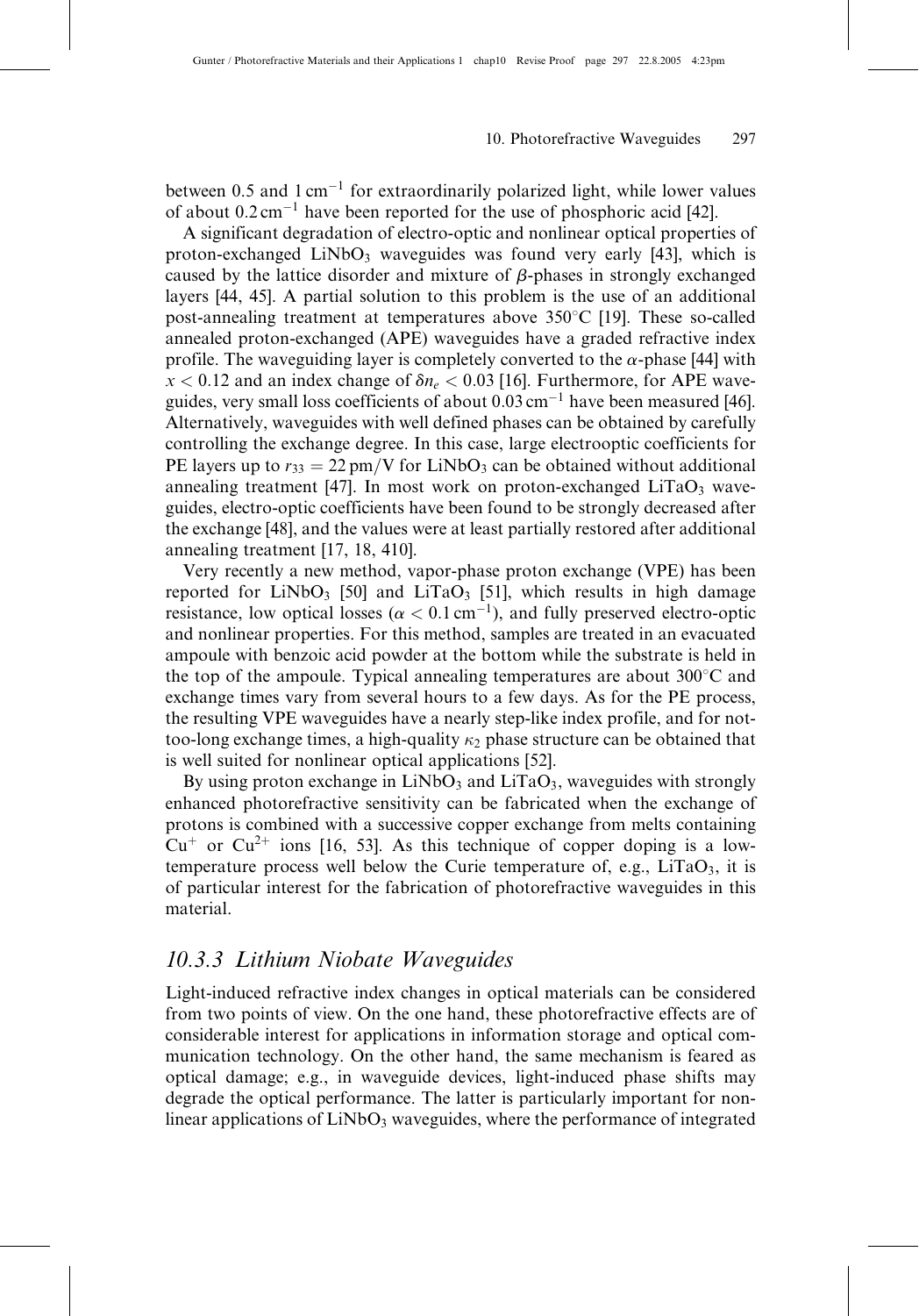modulators and switches, lasers, or optical parametric oscillators may suffer from optical damage effects.

#### Optical Damage in Planar Waveguides

The optical damage resistance of planar  $LiNbO<sub>3</sub>$  waveguides fabricated by proton exchange, annealed proton exchange, vapor-phase proton exchange, metal diffusion, and epitaxy has been investigated in many works. However, a detailed comparison of the different methods still remains difficult. Although most of the used substrates are nominally undoped, they may differ a lot in the remaining impurity concentration. What is even more difficult is the influence of different light intensities and wavelengths when probing optical damage. In general, steady-state refractive index changes, holographic sensitivity, and photoconductivity depend on light intensity [54, 55]. For certain fabrication methods, both dark and photoconductivity of the waveguiding layer are considerably enlarged, and particularly at higher light intensities more than one photorefractive center can be involved in the charge transport [56], thus making the above quantities intensity dependent. Therefore, we restrict ourselves to some general remarks regarding photorefractive effects in differently prepared waveguides. A qualitative overview of some properties of  $LiNbO<sub>3</sub>$  waveguides is given in Table 10.1. For a more detailed comparison of photorefractive  $LiNbO<sub>3</sub>$  waveguide properties, see Ref. [4].

For titanium-diffused waveguides, high holographic sensitivity and large light-induced refractive index changes have been found [10]. It has been recognized that  $Fe^{2+}$  centers are stabilized by  $Ti^{4+}$  ions against oxidation [6], thus increasing the sensitivity to optical damage. On the other hand, a higher photorefractive damage resistance has been obtained for waveguides prepared by the diffusion of zinc into  $LiNbO<sub>3</sub>$  and for moderate light intensities of the order of  $10^5$ W/cm<sup>2</sup> [31]. This may be attributed to a reduction of anti-site defects, where zinc ions are build-in on empty lithium sites instead of niobium.

Proton exchange leads to lower values of holographic sensitivity both for annealed (APE), non-annealed (PE), and vapor-phase (VPE) treated samples

Table. 10.1. Overview of general photorefractive properties (optical damage or saturated refractive index change, photoconductivity, holographic sensitivity, and temporal stability of refractive index profiles) of  $LiNbO<sub>3</sub>$  waveguides fabricated by different methods: PE, proton exchange; APE, annealed proton exchange; VPE, vapor-phase proton exchange. These properties are only a general tendency of the different processes.

| Opt. damage              | Photoconduct.        | Hol. sensitivity | Temporal stab.            |
|--------------------------|----------------------|------------------|---------------------------|
| High                     | Low                  | High             | High<br>Low               |
| Moderate<br>Moderate/Low | Moderate<br>Moderate | Moderate<br>Low  | Moderate<br>Moderate/High |
|                          | Moderate             | High             | Low                       |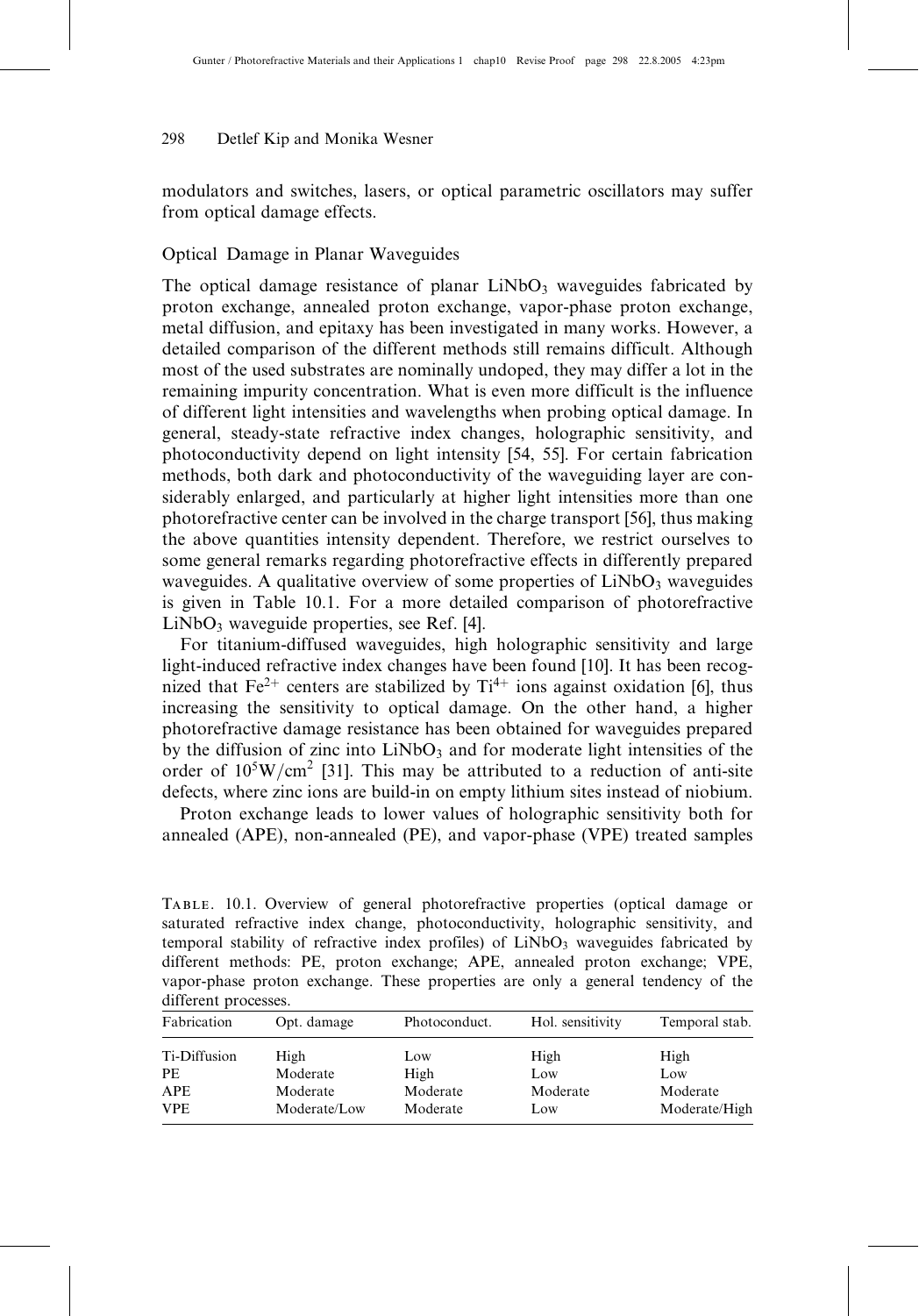[10, 50, 57] when compared with titanium diffusion. In strongly exchanged waveguides, no light-induced refractive index changes are found [58], and this effect has been attributed to both a large increase of dark and photoconductivity [54], and a strong degradation of the electro-optic properties [43]. Here a conversion of  $Fe^{2+}$  to  $Fe^{3+}$  has been found for the proton exchange process [59], which can explain the observed decrease in holographic sensitivity, too.

In thermal fixing of holographic gratings in  $LiNbO<sub>3</sub>$  and  $LiTaO<sub>3</sub>$  at elevated temperatures, protons are believed to compensate for the electronic space charge field [55, 60]. In proton-exchanged waveguides, a similar mechanism is observed at room temperature, when light-induced electronic charge gratings are compensated for by light-insensitive, positively charged ions [61, 62], which may be explained by a considerably enlarged protonic conductivity of the PE layers.

Annealing treatment of PE layers with a higher exchange ratio leads to a recovery of the electro-optic coefficients [19, 47], while at the same time photoconductivity only slightly decreases [54]. Although the holographic sensitivity of APE samples is thus increased with annealing time, it is still two orders of magnitude lower than for titanium in-diffused samples. Excellent results have been obtained for vapor-phase proton-exchanged layers, where the photorefractive damage threshold has been reduced by one to two orders of magnitude when compared to APE samples [50]. On the other hand, the use of MgOdoped  $LiNbO<sub>3</sub>$  substrates for proton exchange has resulted in only slightly enlarged photorefractive damage resistance [57].

Planar waveguides fabricated by LPE [22] have shown higher holographic sensitivity than PE samples, but the values are still lower than for titanium diffusion [10, 24]. Other methods of thin film deposition have recently been used to grow epitaxial  $LiNbO<sub>3</sub>$  layers, e.g., sputtering [63], the sol-gel process [64], and PLD [25], but no photorefractive properties have been reported.

#### Wave-Mixing and Scattering

Quite a few optical wave mixing experiments have been performed in planar  $LiNbO<sub>3</sub>$  waveguides, and most of the used samples were treated to enhance photorefractive effects, e.g., by iron or copper in-diffusion, or combined proton and copper exchange. The published work may be subdivided into isotropic wave mixing, where the interacting light beams have the same polarization, and anisotropic wave mixing, where orthogonally polarized modes interact.

In contrast to wave mixing in the bulk where elementary refractive index gratings are usually recorded utilizing plane waves, in waveguides the inhomogeneity of the interacting fields and the presence of different modes have to be taken into account [34, 65, 66]. As a result, several photorefractive processes have been identified in waveguides that have no true analogs in volume crystals, e.g., polarization conversion of copropagating TE and TM modes [67, 68], or the recording of gratings where the photovoltaic current flows perpendicular to the grating vector [69].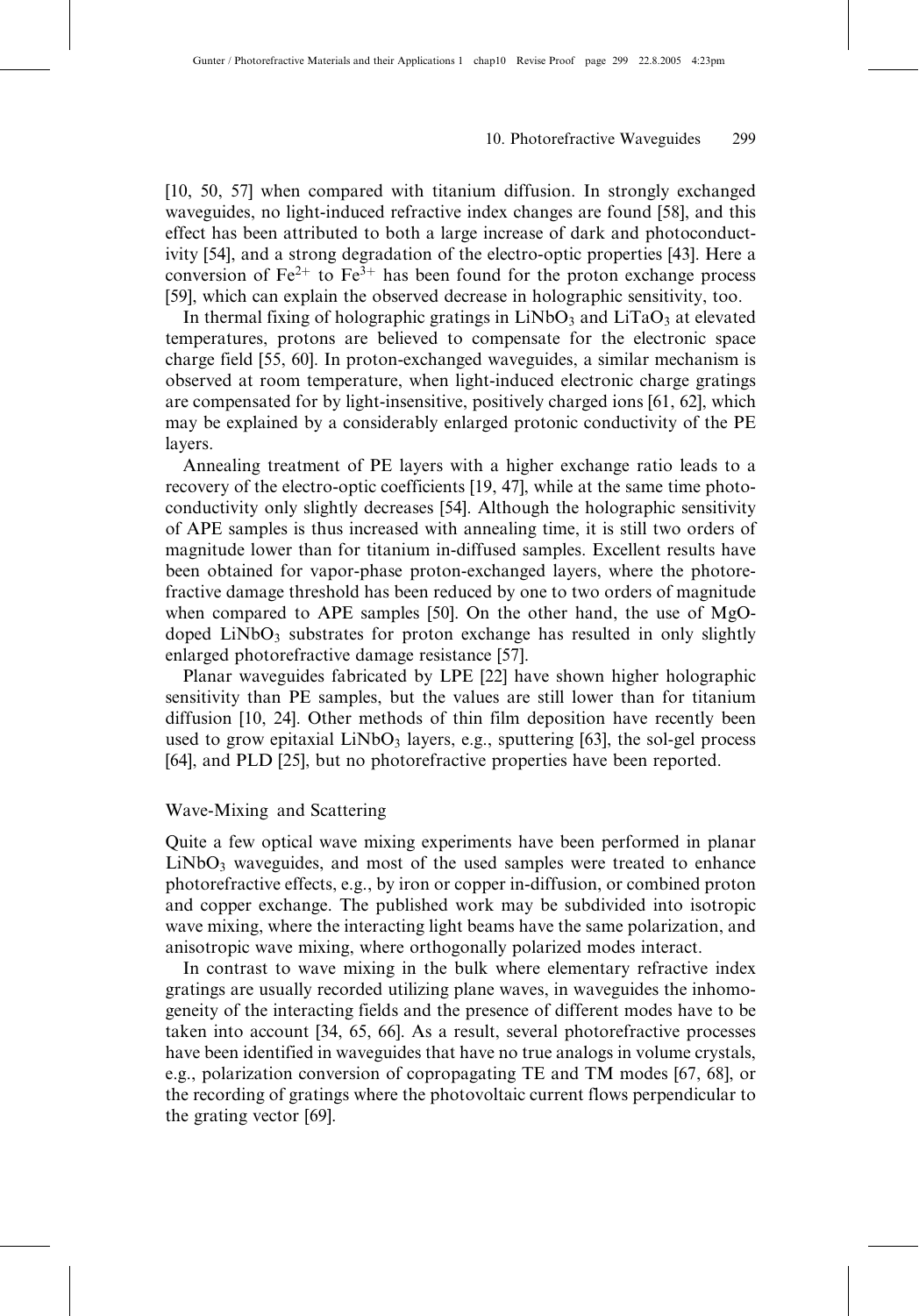In multimode planar waveguides, light can be scattered under discrete angles from an excited mode into other modes with different mode indices, but with the same polarization. In this interaction, the pump and the scattered waves have to fulfill a corresponding phase matching condition, thus stray light can be amplified by parametric interaction. Because light waves that belong to different modes of the waveguide are involved in this type of wave mixing, the interaction is called parametric inter-mode scattering [34, 70, 71].

In LiNbO<sub>3</sub> as well as in LiTaO<sub>3</sub> waveguides, orthogonally polarized modes can write holographic gratings via photovoltaic currents, enabling strong anisotropic wave mixing [67] and the generation of phase-conjugate [72] waves. This interaction, also known as polarization conversion, was observed first in y- and z-cut channel waveguides [73] and later also in planar y-cut waveguides [72, 74, 75]. The interaction can be understood by redistribution of photoexcited charge carriers by the photovoltaic effect, where the generated spacecharge field is proportional to the polarization dependent photovoltaic current density [76]

$$
j_k = \sum_{l,m} (\beta_{klm}^s + i\beta_{klm}^a) E_l^* E_m.
$$
 (10.3)

Here  $\beta^{s,a}$  are the real linear and circular components of the photovoltaic tensor, and  $E_{l,m}$  are the interacting light fields. Anisotropic interaction in LiNbO<sub>3</sub> and LiTaO<sub>3</sub> is enabled through the nondiagonal elements  $\beta_{15} = \beta_{24}$ of the photovoltaic tensor. The corresponding current is modulated with the grating period  $\Lambda = \lambda/(n_o - n_e)$ , where  $\lambda$  is the light wavelength in vacuum (see Fig. 10.4).

The perturbation  $\Delta \epsilon$  of the dielectric tensor has a local contribution according to  $\beta^s$  and a nonlocal part according to  $\beta^a$  [77]. As is well known, the shifted (nonlocal) grating leads to an energy exchange between the two interacting beams, where the direction of energy exchange depends on the sign of  $\beta^a$ . For iron-doped  $LiNbO<sub>3</sub>$ , ordinarily polarized light is converted to extraordinary polarization, and for  $LiTaO<sub>3</sub>: Fe$ , an opposite coupling direction is observed.



Figure. 10.4. Illustration of the photovoltaic current responsible for polarization conversion in  $LiNbO<sub>3</sub>$  and  $LiTaO<sub>3</sub>$  channel waveguides. a) y-cut substrate, and b) z-cut substrate. Here the c-axis is parallel to the z-axis of the sample.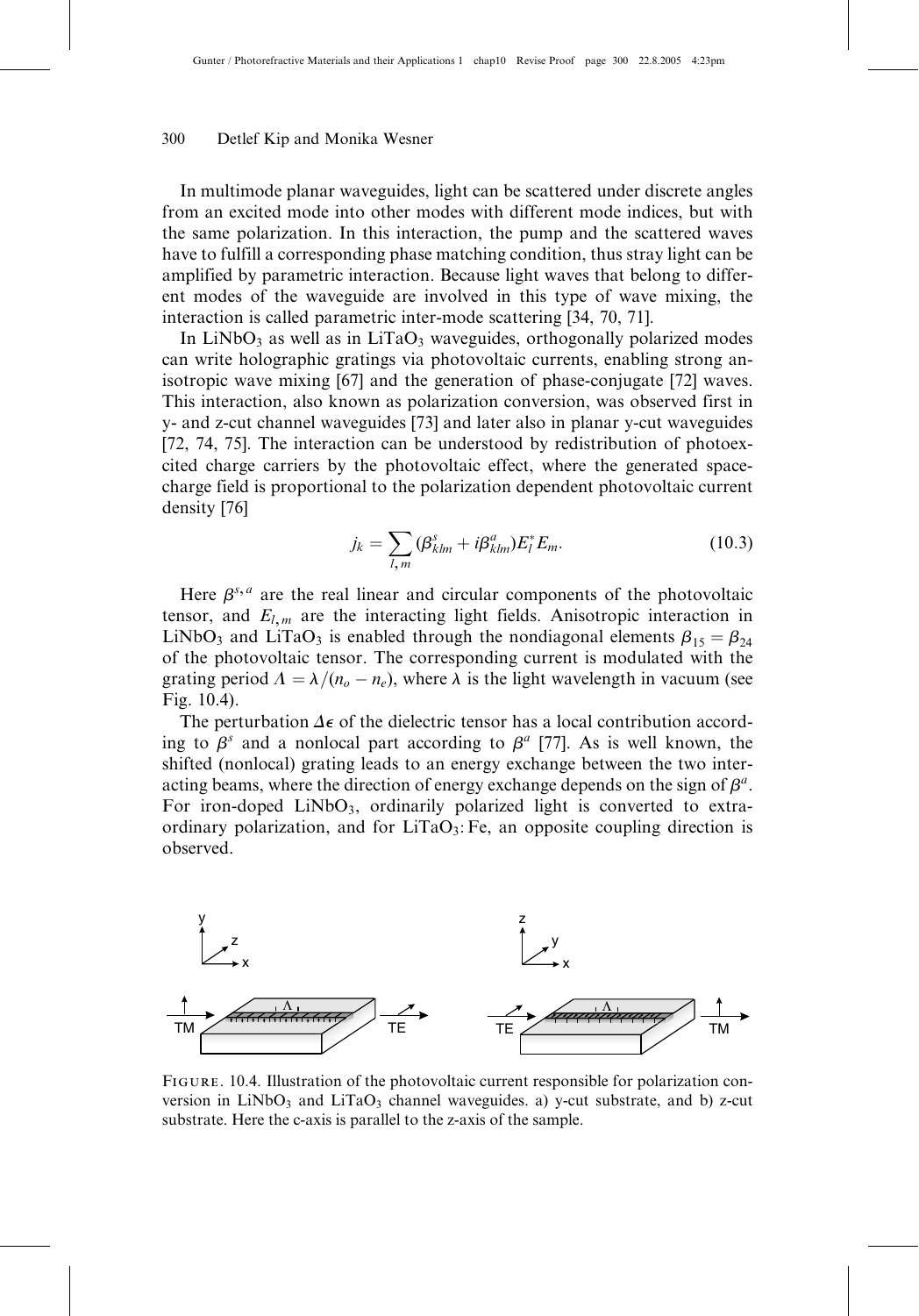#### Optical Damage in Channel Waveguides

Different kinds of channel waveguides in nominally pure and MgO-doped  $LiNbO<sub>3</sub>$  have been formed by titanium indiffusion, PE, APE, VPE, and ion implantation, and the corresponding photorefractive properties and damage thresholds of these waveguides have been investigated. Fujiwara et al. have compared the photorefractive properties of titanium-diffused, PE, and APE samples using an integrated Mach-Zehnder interferometer [78, 79]. For low intensities of some W/cm<sup>2</sup>, saturated refractive index changes of titanium-diffused samples are about three orders of magnitude larger than in PE, and two orders of magnitude larger than in APE waveguides. This may be attributed to the large increase of conductivity for the PE and APE samples [79], and partly reduced electro-optic coefficients of the PE waveguides. Furthermore, holographic sensitivity is increased by a factor of four for APE waveguides [78] when compared with PE waveguides, mainly because of the restored electro-optic properties, and probably because of a further enlarged conductivity in the APE samples, too.

The use of  $LiNbO<sub>3</sub>$  doped with MgO has reduced the refractive index changes in APE channel waveguides by nearly two orders of magnitude at intensities of some  $kW/cm^2$  [80], and photoconductivity has been decreased at the same time, too. Here it has been concluded that strongly reduced photovoltaic currents in  $LiNbO<sub>3</sub>$ : MgO waveguides are responsible for this effect.

Implantation of  $H^+$  into LiNbO<sub>3</sub> with subsequent annealing treatment has resulted in waveguides with strong light-induced refractive index changes [81] that are larger than for APE waveguides and almost comparable with titaniumdiffused samples. Simultaneously, both dark and photoconductivity are at least as high as for APE waveguides. On the other hand, strongly reduced optical damage has been found for a combination of proton exchange and ion implantation, when APE waveguides are additionally implanted with  $1 \text{ MeV } H^+$ through the existing waveguide channels [82].

In a more recent work, light-induced shifts in the phase matching curve of second harmonic generation in both single domain and domain-inverted  $LiNbO<sub>3</sub>$  channel waveguides have been investigated by using a pump-probe technique [83]. A high photorefractive sensitivity connected with a two-step two-photon excitation has been found for single-domain samples, whereas optical damage was strongly reduced for domain-inverted samples.

## 10.3.4 Lithium Tantalate Waveguides

A general problem of  $LiTaO<sub>3</sub>$  waveguides is believed to be the observed instability of optical damage or light-induced refractive index changes in waveguides fabricated by diffusion or proton-exchange [84, 85]. A possible explanation for this effect might be the obtained mixture of different phases in proton-exchanged layers and a migration of protons at room temperature as well as the high number of defect sites (tantalum on lithium site) and high strain values that are inherent to crystals with non-stoichiometric composition.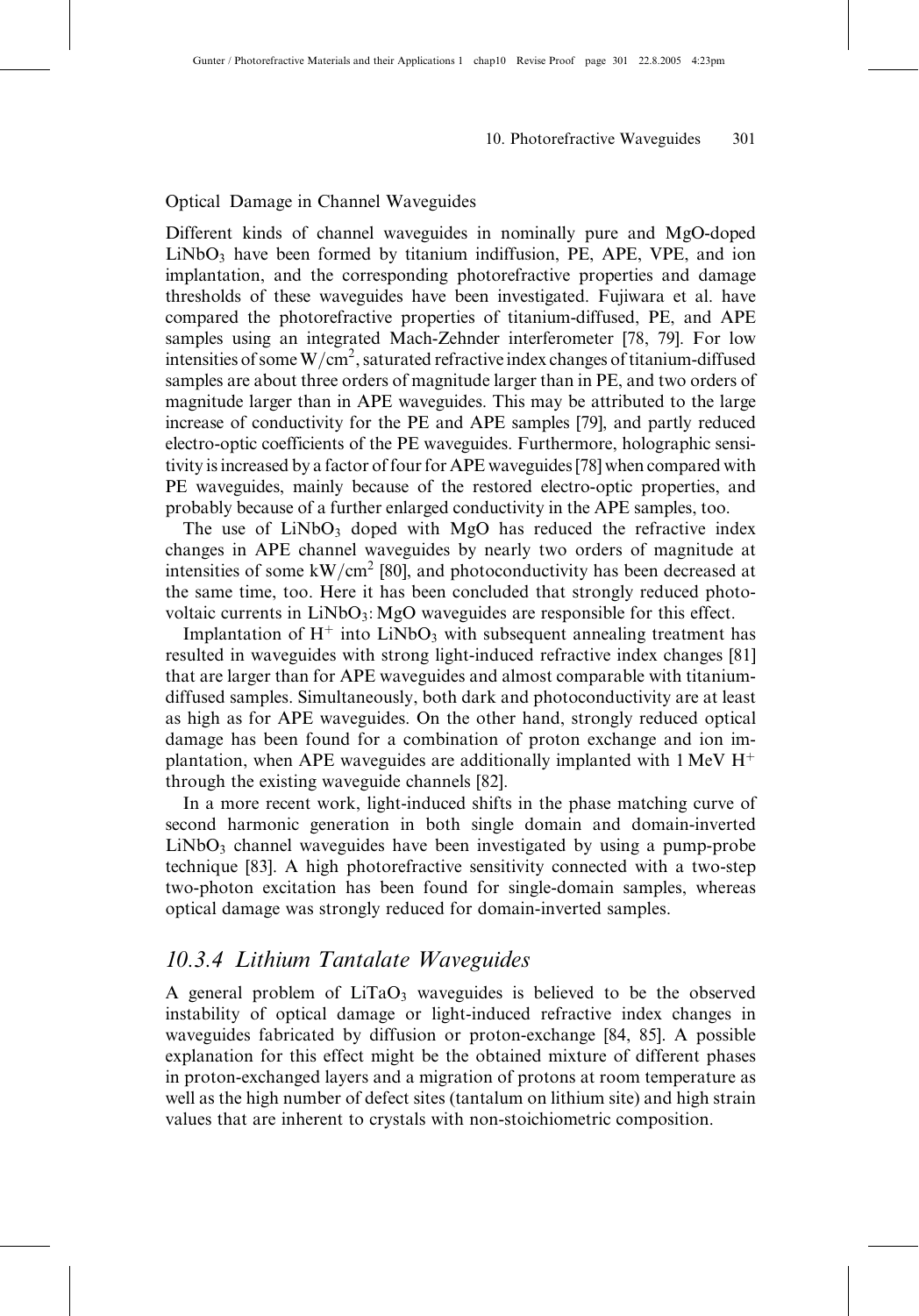Optical damage effects in zinc-diffused  $LiTaO<sub>3</sub>$  channel waveguides have been investigated in [86], and refractive index changes of  $\Delta n_e \approx 5 \cdot 10^{-5}$  at a wavelength of 488 nm and an intensity of  $1 \text{ kW/cm}^2$  have been measured. Proton-exchanged planar  $LiTaO_3$  waveguides have shown similar refractive index changes of about  $4 \cdot 10^{-5}$  [87], but at a larger wavelength of 632.8 nm.

Anisotropic two- and four-wave mixing has been used to determine the photorefractive properties of titanium-diffused  $LiTaO<sub>3</sub>$ : Ti: Fe waveguides [88]. In a more recent work [53], photorefractive  $LiTaO<sub>3</sub>$  waveguides were fabricated by combined proton and copper exchange at low temperatures, which avoids repoling of the samples. Here a post-annealing treatment resulted in a full recovery of the preferred  $\alpha$ -phase of LiTaO<sub>3</sub> [53, 89].

Thin epitaxial  $LiTaO<sub>3</sub>$  films have been grown by different methods, and research has been stimulated again recently by the large interest in  $LiTaO<sub>3</sub>$ waveguides with domain-inverted structures for second harmonic generation. An overview of recent work can be found in [90].

## 10.4 Materials with Perovscite Structure

## 10.4.1 Ion Implantation

Because of the low-temperature phase transitions, large chemical inertness, and the densely packed perovscite lattice, waveguide formation techniques like ion diffusion or exchange are more difficult in crystals with perovscite structure like  $BaTiO<sub>3</sub>$  and KNbO<sub>3</sub>. For these reasons, the method of ion implantation is especially well suited for perovscites [91, 92] as well as for crystals of the tungsten-bronze family, in particular SBN [93]. The implantation of light ions like  $H^+$  and  $He^+$  with energies of some MeV has successfully been used for waveguide formation in a wide range of optical materials, including photorefractive ferroelectrics and sillenites. Apart from epitaxial techniques like PLD, ion implantation today is the only method that reliably results in low-loss single crystalline waveguides for  $BaTiO<sub>3</sub>$ , KNbO<sub>3</sub>, or SBN.

Impinging upon the crystal, the implanted ions slow down because of energy loss from interactions with the electrons of the target. At the end of their path, the ions' energy is in the range of some keV. Here, nuclear collision sets in, producing a well-defined damaged barrier layer with reduced refractive index. Light is guided above the barrier layer in the region of electron excitation. A typical magnitude of the refractive index decrease is about 5% of the substrate value; deeper barriers up to  $10\%$  have been obtained for KNbO<sub>3</sub> [13].

The ion-dose dependence of the refractive index decrease generally shows a saturation behavior, whereas the initial growth rate and the saturation level depend on ion energy [12]. Because of the well-defined penetration depth of the ions, nearly step-like refractive index profiles are obtained by ion implantation. Optical tunneling through the barrier, however, can lead to an increase of propagation losses for large mode numbers. Besides this mechanism, the loss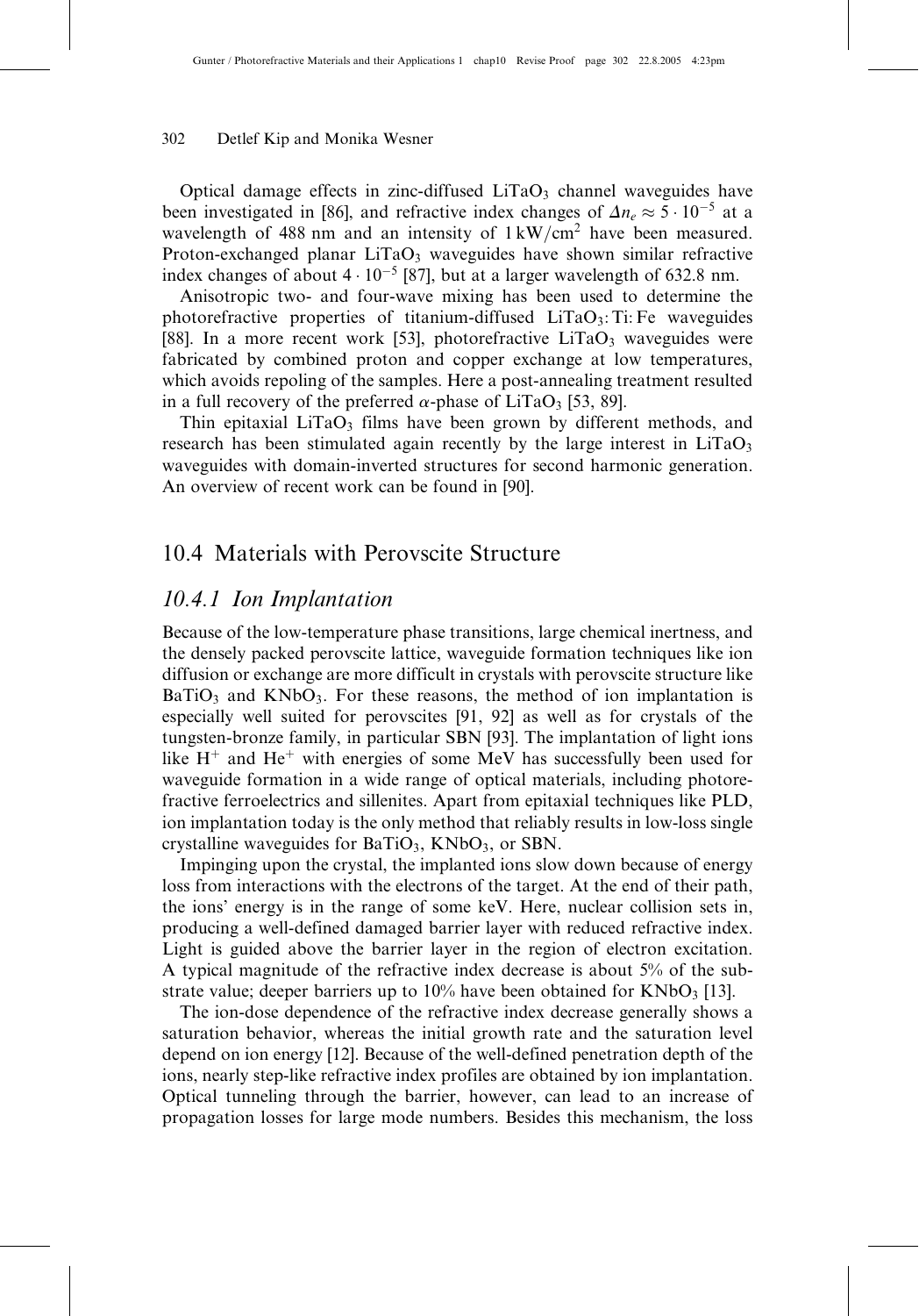mechanism in ion-implanted waveguides is rather complex. It consists of contributions by material and implantation-induced absorption as well as surface scattering. A detailed overview on optical effects of ion implantation can be found in [94].

To a large extent, the electro-optic and photorefractive properties of the bulk crystal are maintained in the waveguiding layer. Frequently observed is a chemical reduction of the waveguiding layer as a result of the implantation process [95, 96]. Moreover, the electro-optic coefficients may be reduced due to depolarization effects [97, 98]. For a low dose of the implanted ions in the range of some  $10^{13}$  to  $10^{15}$  cm<sup>-2</sup>, a slight increase of the extraordinary refractive index has been observed for several ferroelectric crystals [99]. This effect has been used to fabricate nonleaky waveguides [100], where light is confined without the possibility of barrier tunneling. Higher doses of  $10^{16}$  cm<sup>-2</sup> and more have resulted in a decrease of both refractive indices. Furthermore, the implantation through an appropriate mask on the substrate surface has enabled the fabrication of both single and multimode channel waveguides in various materials [99, 101].

## 10.4.2 Barium Titanate

Photorefractive barium titanate (BaTiO<sub>3</sub>) crystals are currently used for a wide range of nonlinear optical applications [1, 102, 103]. One of the most interesting features of BaTiO<sub>3</sub> is its electro-optic coefficient  $r_{51} \approx 1600 \text{ pm/V}$ , which is one of the largest values known for any crystal. However, the practical use of  $BaTiO<sub>3</sub>$  crystals is at least partially limited by the relatively long response time of grating formation. Obviously, a significant decrease in response time can be achieved by using planar  $BaTiO<sub>3</sub>$  waveguides, i.e., by making use of the high intensities inherent in waveguide geometries. Another drawback of BaTiO<sub>3</sub> is a phase transition that occurs around 6  $\degree$ C that is connected with mechanical stress to the samples and therefore may result in cracking of the crystal. Here  $BaTiO<sub>3</sub>$  may be replaced by barium-calcium titanate (BCT) crystals, a material with very similar electro-optic and photorefractive properties where this problematic phase transition is missing.

Planar optical waveguides in  $BaTiO<sub>3</sub>$  were first fabricated by Moretti et al. [91] in 1990 by implantation of  $2 \text{ MeV He}^+$  at a dose of  $10^{16} \text{ cm}^{-2}$ . Both the ordinary and the extraordinary refractive index were decreased in the region of the implanted barrier [104]. Two-wave mixing in a  $1.5 \text{ MeV H}^+$ -implanted BaTiO<sub>3</sub> waveguide was reported by Youden et al. [105] in 1992. In Fig. 10.5, a decrease of response time of about two orders of magnitude when compared to the response time at same input power in the substrate has been observed. Frequently, the beam coupling direction is reversed to that of the substrate. This can probably be attributed to a change in the dominant charge carrier species from holes to electrons because of electrochemical reduction of impurities by the ion beam. Two-wave mixing even at 854 nm with a maximum gain of  $24 \text{ cm}^{-1}$  has been achieved in a Rh-doped BaTiO<sub>3</sub> crystal [106]. Both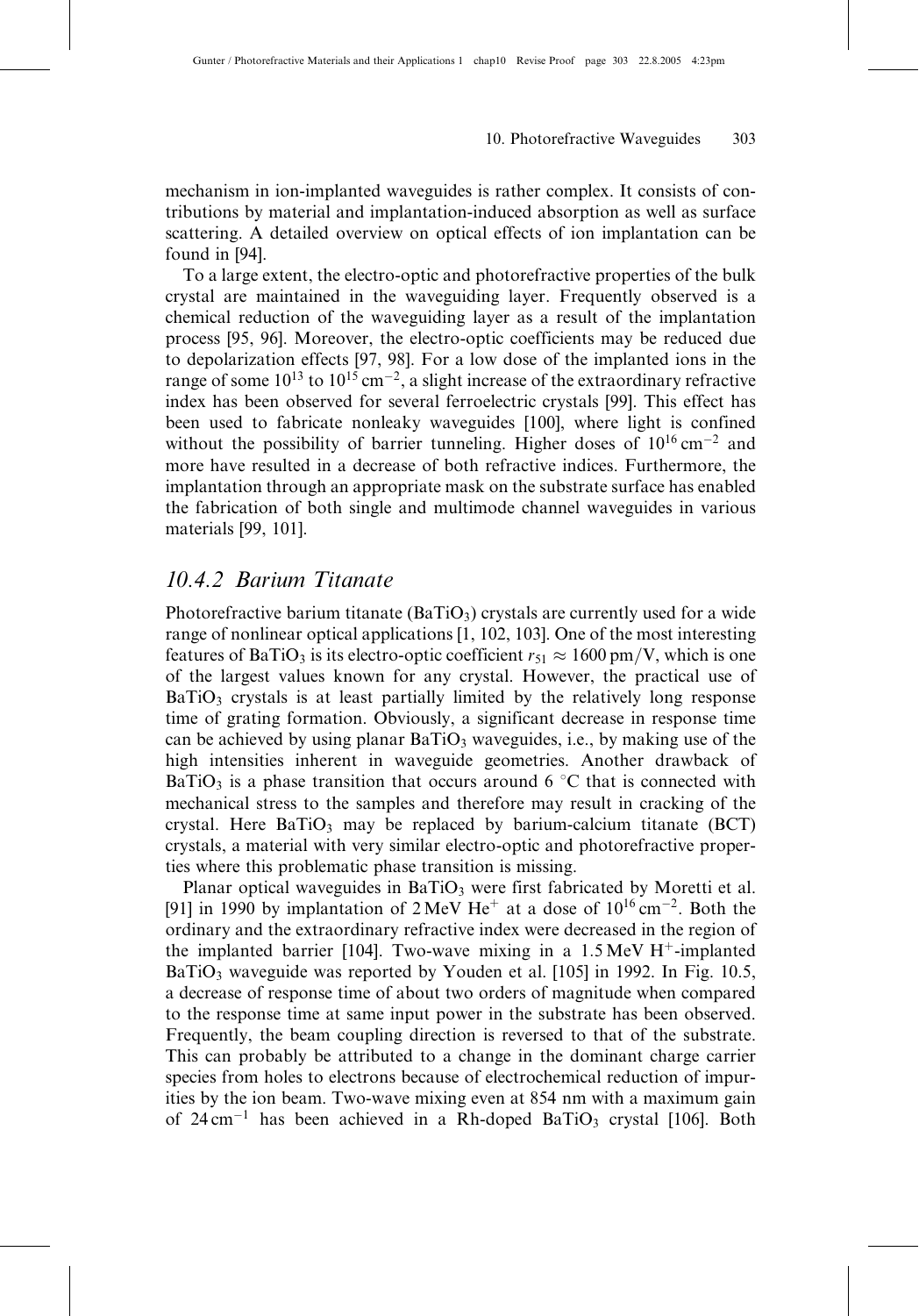

FIGURE. 10.5. Time constant of two-beam coupling measured in a BaTiO<sub>3</sub> planar waveguide ( $\bullet$ ) and in the substrate ( $\circ$ ) for the wavelength 488 nm as a function of light power P [105].

self-pumped phase conjugation [107] and mutually pumped phase conjugation [108] in the same sample have been obtained, too.

Epitaxial and very smooth films have been fabricated by PLD combined with in situ annealing of the growing film [109, 110]. Planar waveguides with propagation losses of 2 to 3 dB/cm at 633 nm with an electro-optic coefficient of  $r_{51} = 86 \text{ pm/V}$  have been obtained for c-axis films [98]. For a-axis films, an electro-optic coefficient  $r_{\text{eff}} = 536 \text{ pm/V}$  has been found for low applied electric fields. A variety of other deposition techniques has successfully been used for the formation of  $BaTiO<sub>3</sub>$  thin films on adequate substrates, e.g., by MBE, the sol-gel process, or MOCVD. With MOCVD, channel waveguides have been fabricated using an additional etching in HF solution. These waveguides have shown moderate optical loss of 1 to  $2 \text{ cm}^{-1}$  at  $1.55 \mu \text{m}$  [111] and effective electro-optic coefficients of about 50 pm/V [112].

## 10.4.3 Potassium Niobate

Potassium niobate  $(KNbO<sub>3</sub>)$  belongs to the most promising ferroelectric oxides with excellent optical properties [113]. Large nonlinear and electro-optic coefficients in the spectral range of visible and infrared diode lasers and a high photorefractive sensitivity make the crystal a particularly attractive candidate for applications in integrated optics.

Methods of waveguide formation that have been successfully applied to other materials like diffusion or ion exchange have been found to be not applicable to  $KNbO<sub>3</sub>$ , probably because of the densely packed lattice of the perovscite structure. The first permanent waveguides in  $KNbO<sub>3</sub>$  were realized by implantation of  $He<sup>+</sup>$  in 1988 by Bremer et al. [102]. Low-loss planar waveguides with damping coefficients of about  $1 \text{ cm}^{-1}$  (wavelength 632.8 nm) can be formed by  $\text{He}^+$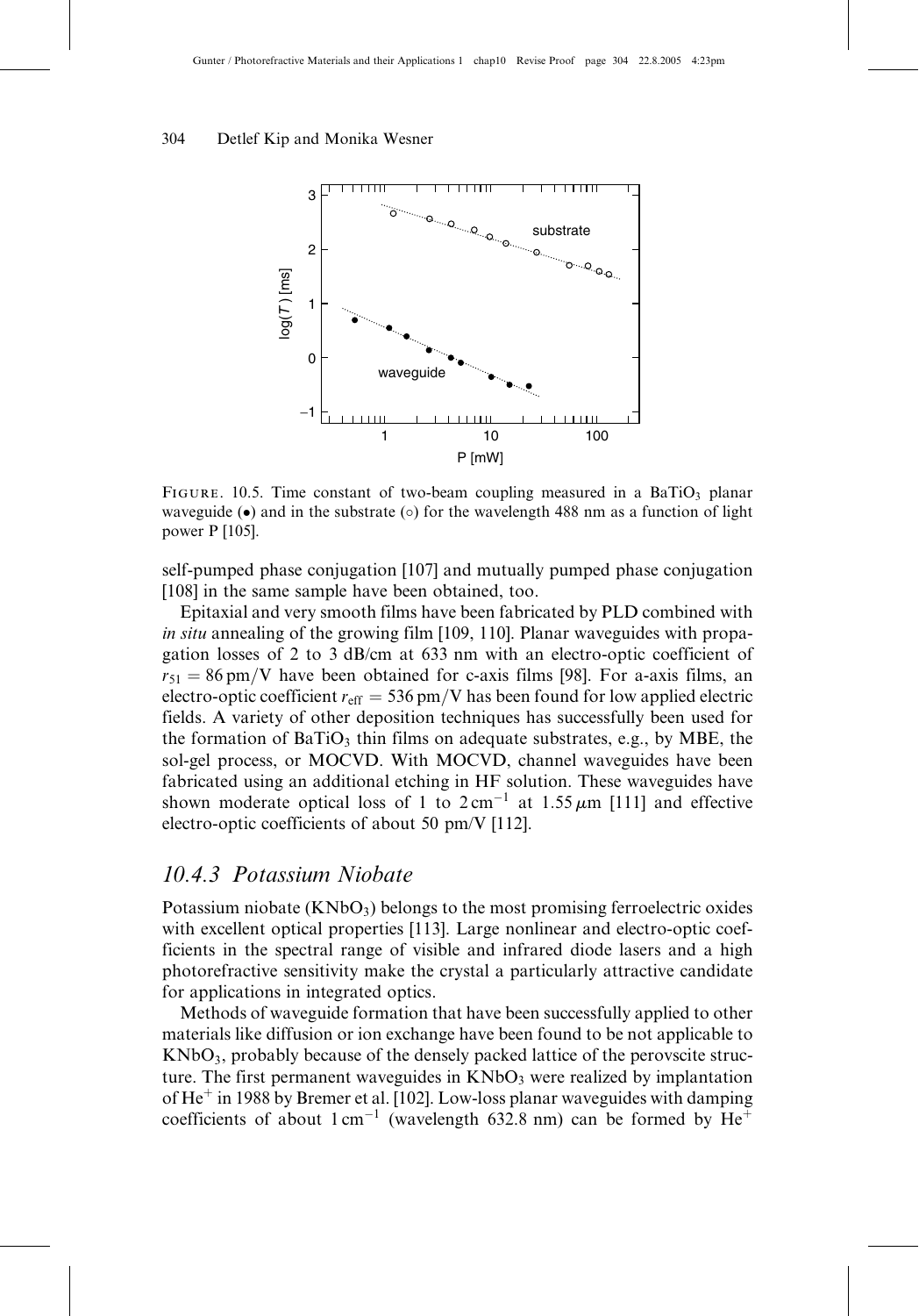implantation at low doses of some  $10^{14}$  cm<sup>-2</sup> [114]. Even lower propagation loss of only  $0.2 \text{ cm}^{-1}$  has been found for a slightly higher dose of  $1.5 \cdot 10^{15} \text{ cm}^{-2}$  [115]. For H<sup>+</sup> implantation, doses of  $10^{16}$  cm<sup>-2</sup> and higher are used to produce good optical waveguides; here damping coefficients of 1 to 3 cm<sup>-1</sup> for visible light have been reported [116, 117]. Channel waveguides in  $KNbO<sub>3</sub>$  with damping coefficients as low as  $0.3 \text{ cm}^{-1}$  for red light have been realized by Fluck et al. [101] by repeated  $He<sup>+</sup>$  implantation as well as by ultra-low dose implantation that leads to an increase of the refractive index of the implanted area [100].

Two-wave mixing experiments have been performed to characterize the photorefractive properties of iron-implanted planar waveguides in  $KNbO<sub>3</sub>$ . Both  $H^+$  and  $He^+$  implantation have been used in nominally pure and irondoped substrate crystals. In all published work, the beam coupling direction in the implanted waveguides in  $KNbO<sub>3</sub>$  was reversed to that of the substrate [118], and high logarithmic gain coefficients up to  $40 \text{ cm}^{-1}$  have been obtained [116]. Smaller beam coupling coefficients of  $2.2 \text{ cm}^{-1}$  and a response time of only 60 ms have been measured for a wavelength of  $1.3 \mu m$  in a H<sup>+</sup>-implanted  $KNbO_3$ : Fe waveguide [117].

To fabricate thin films of  $KNbO_3$ , different deposition techniques like LPE, MOCVD, PLD, ion beam, or rf-sputtering have been used to fabricate singlecrystal layers of  $KNbO<sub>3</sub>$  for applications in nonlinear optics. For the last method, a SHG coefficient of 5 pm/V, which is one third of the bulk value, has been reported [119], and higher coefficients of almost the bulk value have been measured in samples prepared by MOCVD [120].

## 10.4.4 Other Materials

In several other photorefractive perovscite crystals, waveguiding layers have been fabricated. These crystals include potassium-tantalate niobate (KTN),  $KTa_{1-x}Nb_xO_3$ , and barium-strontium titanate (BST),  $Ba_{1-x}Sr_xTi_2O_6$ . In the KTN crystallographic system, the largest electro-optic coefficients among all photorefractive oxide crystals are found: The value of  $r_{51}$  can approach  $10^4$ . Waveguides in this material have been formed by ion-implantation [121]. By PLD thin films of usually polycrystalline BST have been deposited on different substrates like MgO(001) and sapphire, and a large quadratic electro-optic coefficient of  $1 \times 10^{15} \text{ m}^2/\text{V}^2$  has been measured [122].

## 10.5 Materials with Tungsten-Bronze Structure

#### 10.5.1 Strontium-Barium Niobate (SBN)

Strontium-barium niobate crystals  $(Sr_xBa_{1-x}Nb_2O_6, 0.25 \le x \le 0.75, SBN)$ are characterized by particularly large pyro- and piezoelectric, electro- and thermo-optic coefficients, robustness, and an excellent optical quality. The electro-optic coefficients are about ten (SBN61) to forty times (SBN75) larger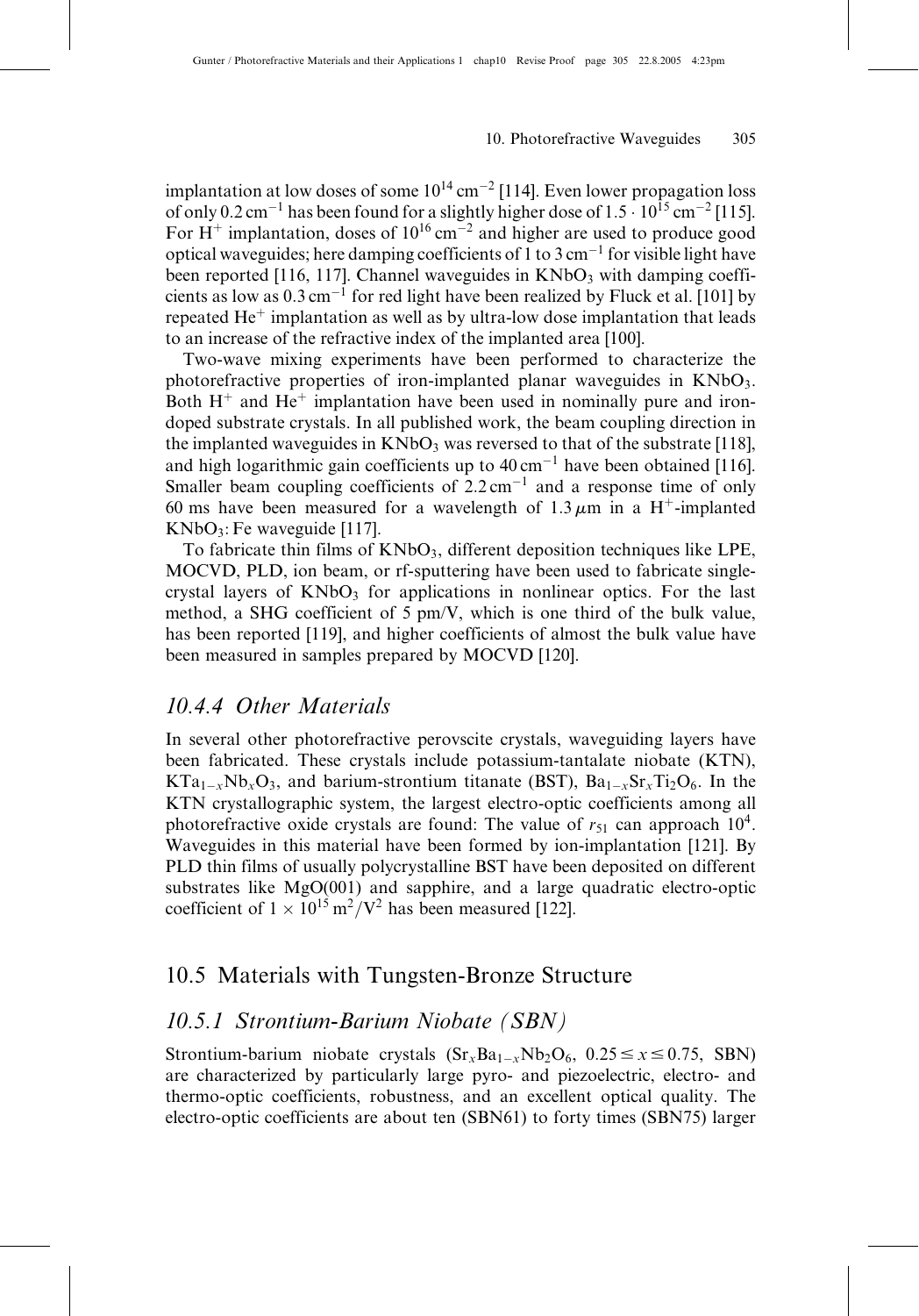than those in  $LiNbO<sub>3</sub>$ . The most widely investigated composition is the congruently melting one,  $x = 0.61$  (SBN61). Another interesting composition is the strontium-enriched  $x = 0.75$  (SBN75) with a lowered phase transition temperature. The open tungsten bronze structure allows doping with a variety of rareearth and transition metal materials to improve the photorefractive sensitivity. SBN permits many applications in optical data storage and processing [123, 124], and a lot of fundamental research has been done demonstrating the excellent photorefractive properties of this material [125, 126]. Since the discovery of the photorefractive soliton in 1992/1993 [127, 128], SBN has become the most widely used material in this outstanding research field.

Planar waveguide formation in SBN by  $He^+$  implantation was first mentioned by Youden et al. [105] in 1992, and later was investigated in more detail in [103]. Low-loss waveguides  $(0.35 \text{ cm}^{-1})$  at the wavelength 632.8 nm) are obtained for low-dose  $He^+$  implantation or intermediate doses using  $H^+$ . The photorefractive properties of SBN61 and SBN75 waveguides formed by  $H^+$  or  $He^+$  implantation are investigated in Refs. [95, 129]. When compared to data for the bulk material at the same intensity, the response time for two-wave mixing in SBN waveguides is decreased by one or two orders of magnitude both for  $H^+$  [95] and low-dose  $He^+$  [129] implantation. In the latter work, with an increasing dose of implanted  $He^+$ , a strong degradation of the photorefractive properties was observed. High logarithmic gain coefficients of up to  $45 \text{ cm}^{-1}$ with time constants of the order of milliseconds have been obtained for extraordinarily polarized blue light, adequate cerium doping, and optimized implantation parameters [129].

Polycrystalline SBN thin films of various compositions have been obtained by LPE, rf-sputtering, MOCVD [120], and the sol-gel process. Epitaxial SBN61 [130] and SBN75 [131] films on MgO substrates with high electrooptic coefficients  $r_{33}$  of 380 pm/V and 844 pm/V, respectively, have been fabricated by PLD, but only little is known about the optical properties of such films [132].

Planar and channel waveguide formation in SBN substrate crystals has been also performed using sulphur [133] and zinc [134] indiffusion, but the achieved waveguides exhibit high losses greater than  $2.5 \text{ cm}^{-1}$ . Recently, channel waveguides in SBN have been fabricated by a refractive index increase because of the static strain-optic effect [135] and fast electro-optic modulation in the GHz range has been demonstrated [136].

## 10.5.2 Other Materials

Apart from SBN, waveguides in other tungsten bronze crystals have recently received considerable attention, too. Well known examples are potassiumsodium strontium-barium niobate  $(y)_{2A-2}(Sr_xBa_{1-x})_{2-A}Nb_2O_6$ (KNSBN) and barium-strontium titanate-niobate  $Ba_{1-x}Sr_xTi_yNb_{2-y}O_6$ (BSTN). Planar waveguides have been fabricated by ion implantation in KNSBN, and two-wave mixing experiments have been performed [137, 138]. Low-loss, strain-induced waveguides have been also formed in BSTN [139].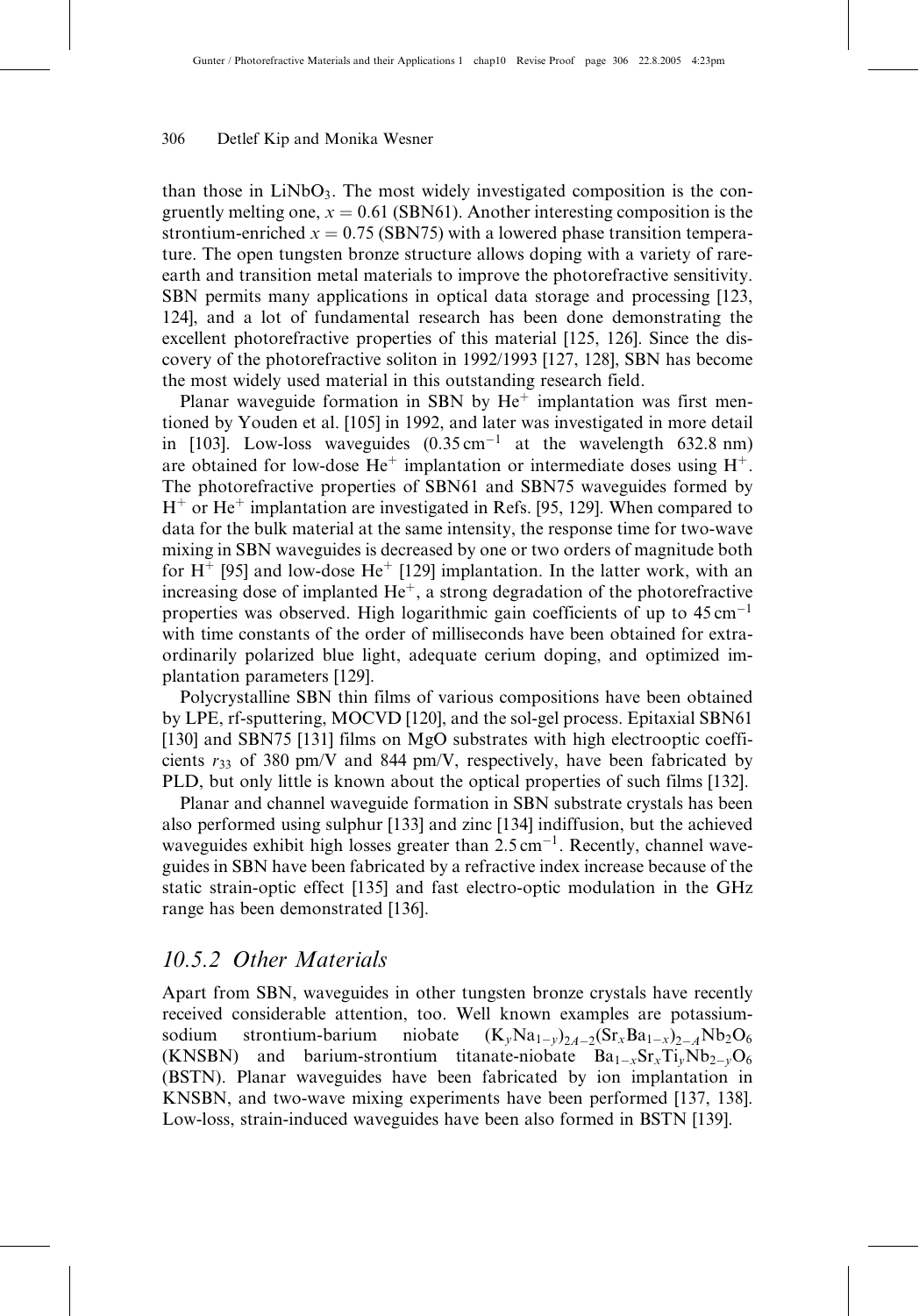## 10.6 Sillenites

Sillenite crystals of the type  $B_{12}MO_{20}$  with  $M = Si (BSO)$ , Ge (BGO), and Ti (BTO) possess a large photoconductivity and holographic sensitivity for visible and near-infrared light, which makes these materials attractive candidates for applications of dynamic holography and optical phase conjugation. For the fabrication of waveguides in sillenites, LPE, i.e., the thermally-controlled overgrowth of single-crystal films from the melt on a single-crystalline substrate may be used. When compared to MBE, the uniformity and surface morphology of LPE films are poor, but deposition rates are high. Together with PLD and in part also ion implantation, LPE is the preferred method to form waveguides in the sillenites BGO, BTO, and BSO.

The fabrication of optical waveguides in sillenites has been reported in quite a few papers, however, only little is known about the photorefractive properties of these samples. Waveguiding has been observed in epitaxial BTO films fabricated by LPE on BGO substrates [140], as well as BGO and BSO layers formed by PLD on single-crystalline zirconia and sapphire [141, 142]. For the latter, electrooptic and nonlinear optical properties have been proved [143]. Two-wave mixing in planar BTO waveguides grown on BGO and BSO substrates by LPE has been observed in [144, 145]. To improve the photorefractive properties of these BTO waveguides, the melts have been doped with d-(Cu, Cr, Fe, Co, Ni), p-(Ga) and s- (Ca) elements of the periodic table. The measured electro-optic coefficients as well as the beam coupling gain have been found to be lower than for the bulk material, but high two-beam coupling coefficients up to  $8 \text{ cm}^{-1}$  have been found for copper doping of BTO layers. An increase of the gain value has been also obtained by applying an external electric AC field along the grating direction [146].

## 10.7 Applications

Since the first fabrication of optical waveguides in  $LiNbO<sub>3</sub>$  in 1974, a large number of different optical components based on photorefractive waveguides has been proposed, and devices like spectrometers, optical amplifiers, phase conjugators, reconfigurable optical interconnections, or narrow-bandwidth filters have been experimentally demonstrated. Corresponding to the various applications, quite different requirements of waveguide and photorefractive parameters have to be fulfilled. In the following section, some of the applications of photorefractive waveguides will be presented.

## 10.7.1 Optical Interconnections

Different types of optical switches and interconnections using photorefractive waveguides have been experimentally investigated. Holographic interconnections in a planar  $LiNbO<sub>3</sub>$  waveguide have been proposed in [147] and further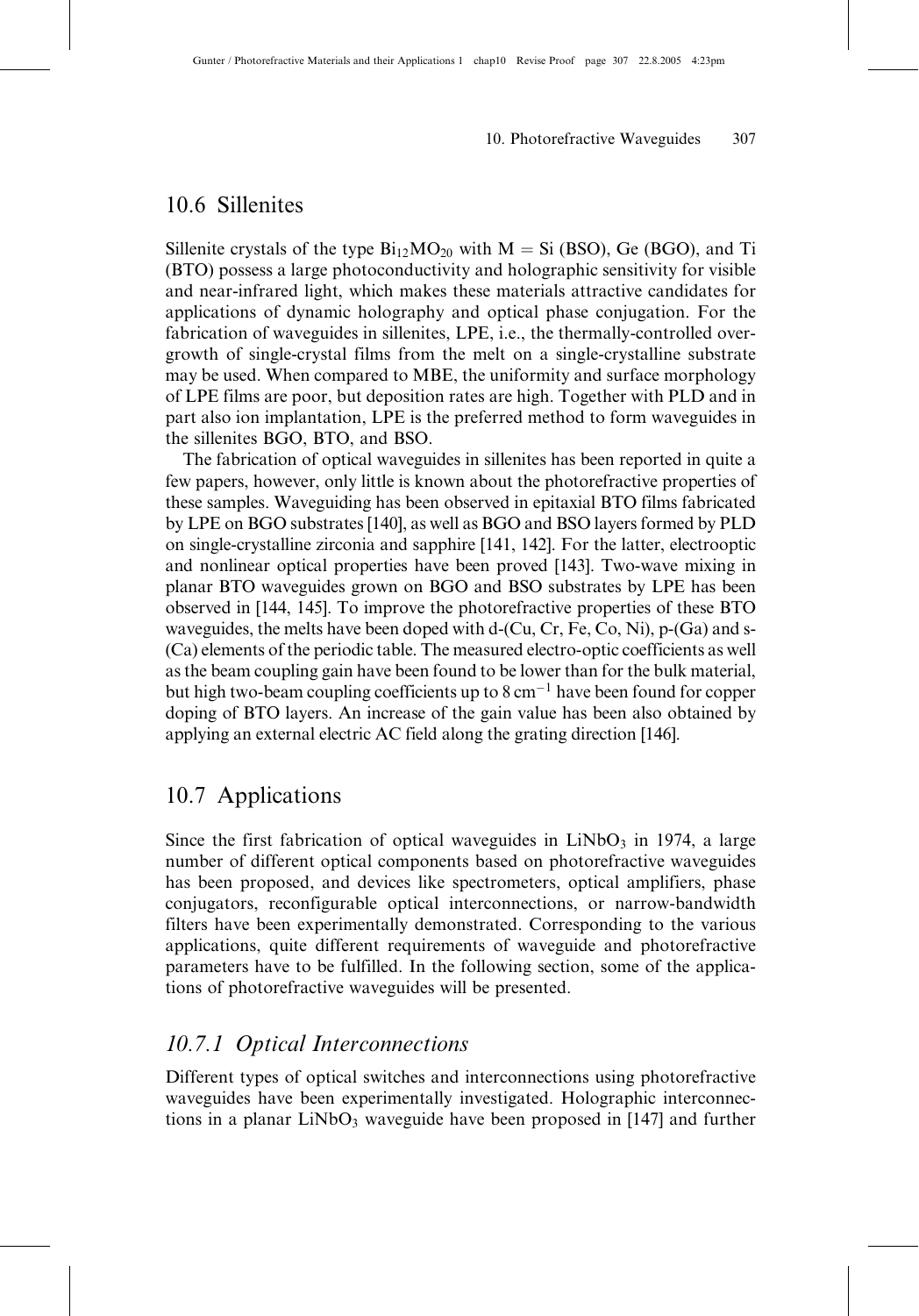developed and experimentally confirmed about ten years later in [148]. In [149] an array of intersecting parallel channel waveguides in  $LiNbO<sub>3</sub>$ , where coupling is obtained via holographic gratings in the overlap regions, has been used. Another method uses an array of reconfigurable photorefractive waveguides for optical interconnections, where either a bulk  $LiNbO<sub>3</sub>$  crystal is illuminated by an interference fringe pattern [150] or by three dimensional scanning of a focused laser [151, 152]. A recent review of these works can be found in [153]. Very recently reconfigurable optical interconnections have been also realized in the crystal  $KNbO<sub>3</sub>$ . Here optical channel waveguides are formed by illuminating a crystal surface with a focused UV beam using the inter-band photorefractive effect in  $KNbO_3$ . An even more promising alternative for dynamic interconnections is the use of spatial solitons, which is explained in short in the next subsection.

## 10.7.2 Spatial Solitons

Since their discovery in 1992/1993, photorefractive spatial solitons have attracted considerable interest [127, 128]. Only low power levels of the order of microwatts are necessary to form these non-diffracting beams. Solitons possess unique properties, for instance in their interaction, which make them attractive for all-optical switches and routers. Chapter 11 of this book extensively treats the interesting properties of photorefractive solitons, so we will here concentrate on special features of photorefractive solitons in waveguides.

In planar waveguides, spatial solitons are formed in a true  $(1+1)$ -dimensional medium, thus getting rid of the transverse instability that is inherent to soliton formation in bulk crystals. Moreover, for applications in switching and routing, the planar waveguide's geometry is easily compatible with fiber optics. Photorefractive bright spatial solitons have been formed in  $Sr<sub>0.61</sub>Ba<sub>0.310</sub>Nb<sub>2</sub>O<sub>6</sub>$ (SBN) waveguides produced by  $He^+$ -implantation [154]. Here, photorefractive solitons can be formed over a wide wavelength range, from visible to telecommunication wavelengths up to  $1.5 \mu m$  [97]. The suitability for beam steering and forming as well as for switching and routing by interaction of solitons and applications such as y-junctions has been demonstrated [155, 156]. Dark photovoltaic solitons have been studied in LiNbO<sub>3</sub> planar waveguides fabricated by indiffusion of titanium, iron, and copper [157].

## 10.7.3 Reflection Filters

In the last few years, fiber Bragg gratings (FBG) have achieved considerable interest for applications as optical sensors for the measurement of, e.g., temperature, vibrations, or mechanical stress, for uses as fiber laser resonators, or for dense wavelength division multiplexing (DWDM). All of these devices make use of the narrow spectral bandwidth of the recorded reflection gratings in photosensitive glass fibers. In some of these devices, the peak reflection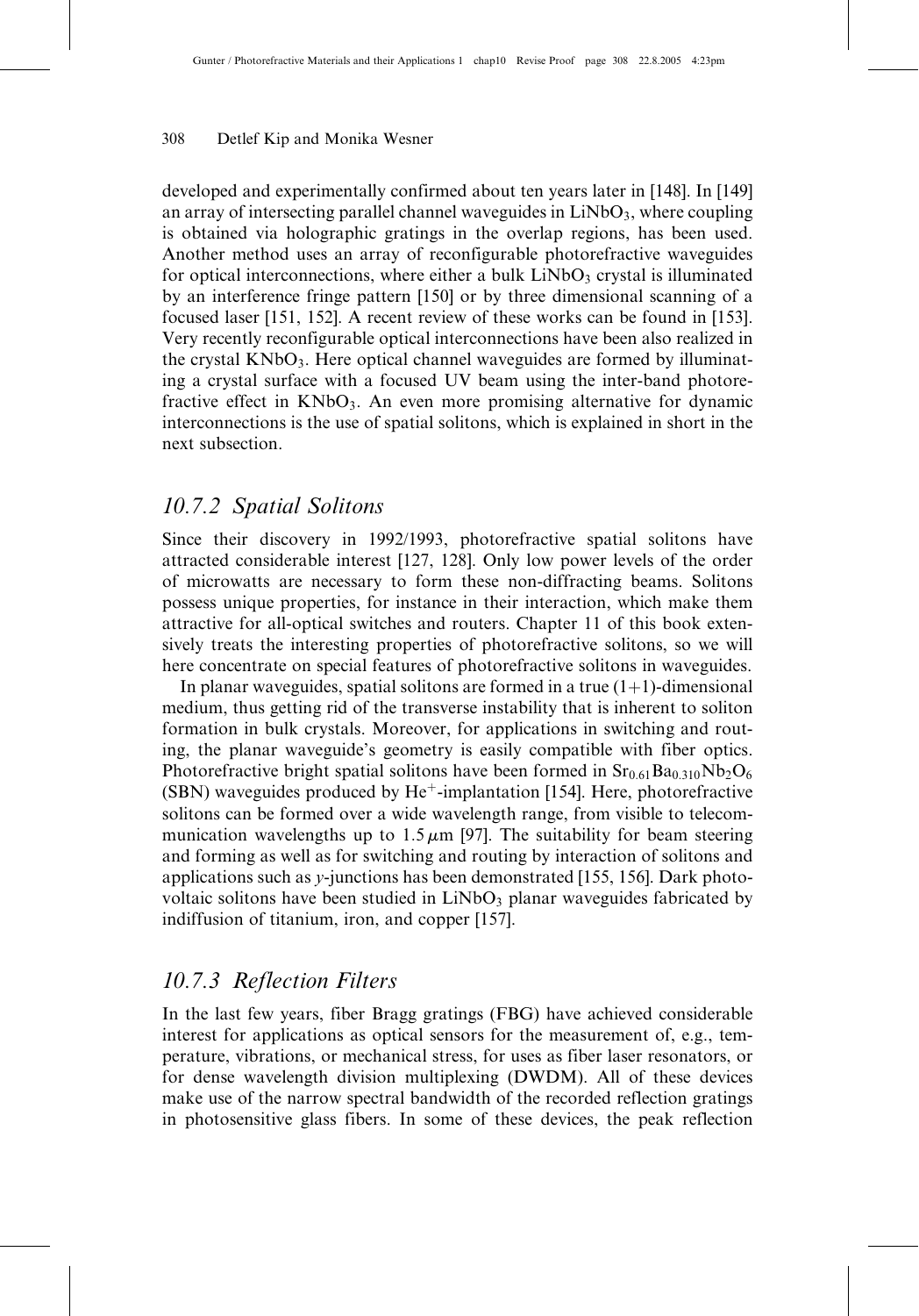wavelength is adjusted by external mechanical stress on the fiber using piezo drivers.

A promising alternative to FBGs in glass are holographically recorded refractive index gratings in channel waveguides in  $LiNbO<sub>3</sub>$  [158]. Such single mode waveguides for infrared light around  $1.55 \mu m$  can be formed by titanium in-diffusion. To increase their holographic sensitivity and light-induced refractive index changes, the samples can additionally be diffusion-doped with either iron or copper. In combination with a thermal fixing technique of the refractive index patterns [21, 159], which makes the gratings insensitive against the erasure with visible light, this allows to design a variety of devices that operate in the infrared wavelength region.

A scheme of the holographic recording geometry is given in Fig. 10.6. Light of the photosensitive blue or green spectral region is used to record a grating for the infrared in a standard two-beam setup using external writing beams. The grating is directed along the c-axis, and for proper choice of the waveguide fabrication parameters the filter works polarization independent. In this way, peak reflectivities exceeding 99.9% and bandwidths of 0.1 nm (FWHM) for a 15 mm-long grating have been obtained. Such gratings are of large interest for application as electrically switchable add-drop-filters in DWDM [158] or for use as mirrors for integrated lasers [21].

## 10.7.4 Integrated Sagnac-Interferometers

A practical example of integrated optics in  $LiNbO<sub>3</sub>$  that suffers from photorefractive effects are laser gyros or Sagnac interferometer, respectively, which are used for the precise measurement of small angular velocities with application in car navigation, aviation, or rocket stabilization [160]. In such a device, the light of a coherent polarized light source with frequency  $\omega_0$  is split in two parts, then passes a polarization maintaining fiber coil in two opposite directions, and finally the two counterpropagating waves interfere on a photodiode.



FIGURE. 10.6. Holographically recorded reflection filters in LiNbO3: Ti: Cu channel waveguides. a) Geometry for recording and read-out of the grating, and b) typical transmission spectrum  $T(\lambda)$  of a 15 mm-long filter.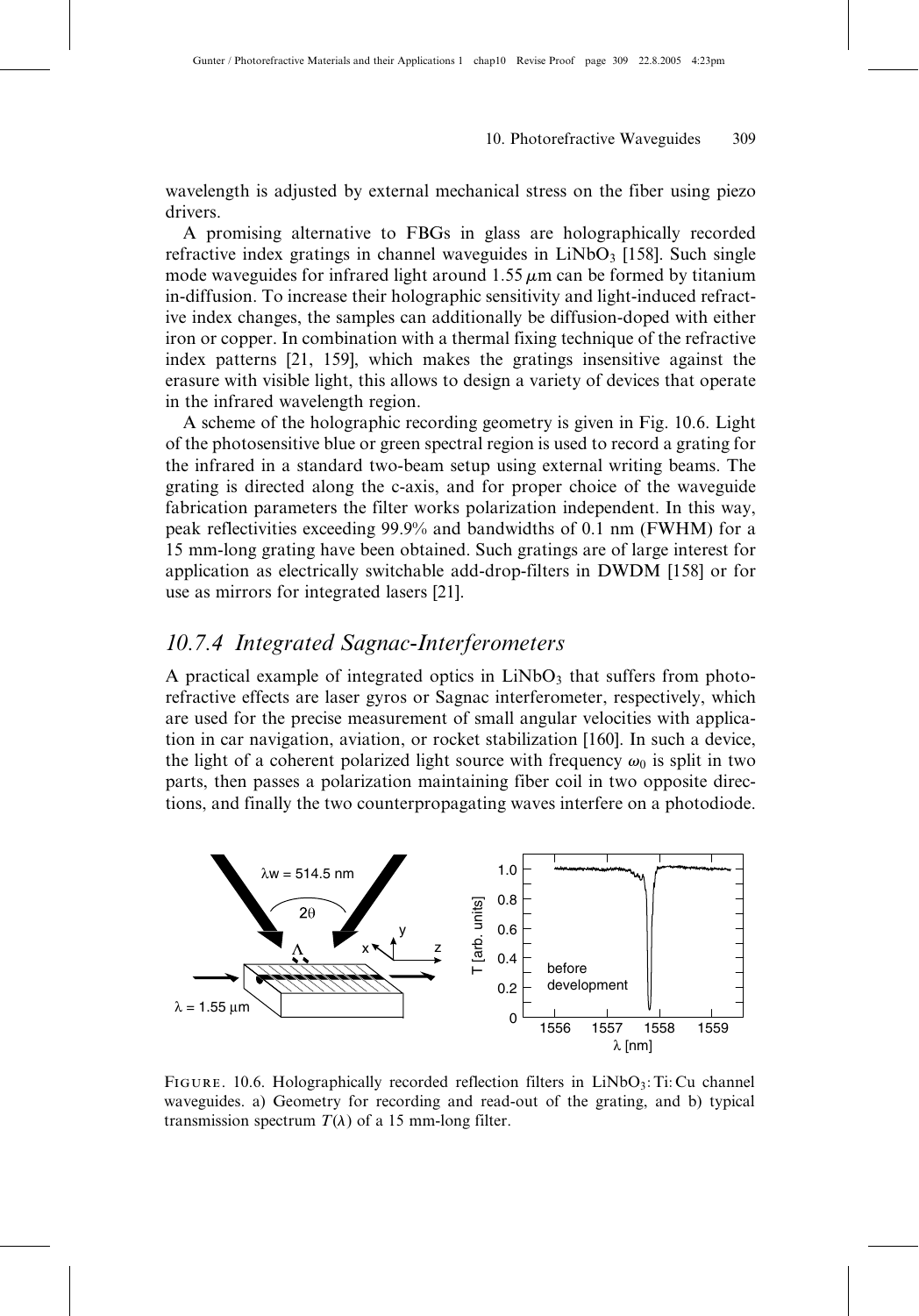

Figure. 10.7. Example of an integrated Sagnac interferometer for rotation sensing. DC, electrically adjustable directional couplers; P, polarizer; A, light absorbers; PM, phase modulator; OF, optical fiber coil.

When the fiber coil of diameter  $D$  and length  $L$  rotates with an angular velocity  $\Omega$ , a phase difference

$$
\Delta_{\gamma} = \frac{LD\omega_0 \Omega}{c^2} \tag{10.4}
$$

is measured in the output interference signal, where  $c$  is the speed of light in vacuum. In a standard configuration, a phase modulator in one arm of the interferometer leads to an additional difference phase modulation of the output signal, which can be used for a closed-loop operation of the Sagnac interferometer.

Because of the high requirements on stability and exact reciprocity of the device and the need for phase modulation of the optical signals, a realization of a compact, integrated optical Sagnac interferometer in  $LiNbO<sub>3</sub>$  is favorable. Such a component where all optical components are integrated on a single chip is shown in Fig. 10.7. Today, these devices are in use, e.g., in civil and military aviation. However, although much work has been spent on the optimization of design and production techniques, the fabrication yield is still heavily limited and may be as low as about ten percent in some cases, which can be at least in part attributed to undesired photorefractive effects in the  $LiNbO<sub>3</sub>$  chip [161].

## 10.8 Conclusions and Outlook

In this chapter, recent results on formation and investigation of photorefractive waveguides have been summarized, and some interesting applications of these samples have been outlined. Further improvement and simplification of the necessary fabrication technologies, e.g., by low-cost thin film deposition, as well as tailored photorefractive properties and geometries of the waveguides, will stimulate future developments in this active research area.

## References

1. P. Günter, J.-P. Huignard (Eds.): Photorefractive Materials and Their Applications I+II, Topics Appl. Phys., Vol. 61 and 62, Springer-Verlag, Berlin (1998).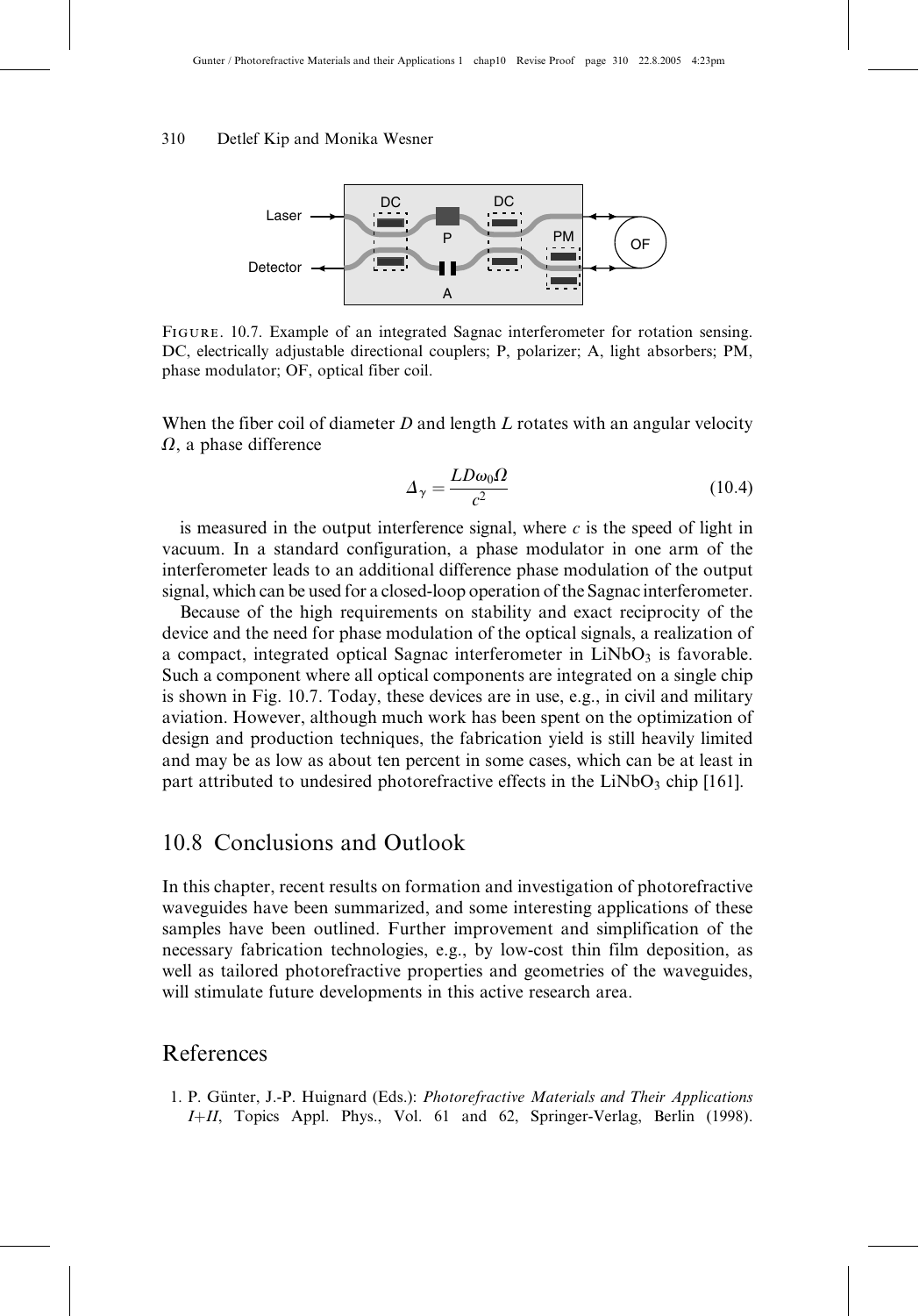- 2. M.P. Petrov, S.I. Stepanov, A. Khomenko (Eds.): Photorefractive Crystals in Coherent Optical Systems, Springer-Verlag, Berlin (1991).
- 3. An older but excellent review of this topic can be found in V.E. Wood, P.J. Cressman, R.L. Holman, C.M. Verber: in Photorefractive Materials and Their Applications  $II$ , P. Günter, J.-P. Huignard (Eds.), Topics Appl. Phys., Vol. 62, Springer-Verlag, Berlin (1988).
- 4. D. Kip: Appl. Phys. B 67, 131 (1988).
- 5. A.M. Prokhorov, Y.S. Kuzminov: Ferroelectric Thin-Film Waveguides in Integrated Optics, Cambridge International Science, Cambridge (1996).
- 6. V. Gericke, P. Hertel, E. Krätzig, J.P. Nisius, R. Sommerfeld: Appl. Phys. B 44, 155 (1987).
- 7. D. Fluck, J.A. Weiss, S. Brülisauer, P. Günter: Opt. Lett. 19, 2080 (1994).
- 8. L. Wan, Y. Yuan, G. Assanto: Opt. Commun. 73, 4310 (1989).
- 9. L. Wan, Y. Yuan, G. Assanto: Opt. Commun. 74, 361 (1990).
- 10. A. Yamada, H. Tamada, M. Saitoh: J. Appl. Phys. 76, 1776 (1994).
- 11. P.K. Tien, R. Ulrich: J. Opt. Soc. Am. 60, 1325 (1970).
- 12. L. Zhang, P.J. Chandler, P.D. Townsend: Nucl. Instr. and Meth. B 59/60, 1147 (1991).
- 13. D. Fluck, D.H. Jundt, P. Günter, M. Fleuster, C. Buchal: J. Appl. Phys. 74, 6023 (1993).
- 14. P. Hertel, H.P. Menzler: Appl. Phys. B 44, 75 (1987).
- 15. S. Herminghaus, B.A. Smith, J.D. Swalen: J. Opt. Soc. Am. B 8, 2311 (1991).
- 16. F. Rickermann, D. Kip, B. Gather, E. Krätzig: phys. stat. sol. (a) 150, 763 (1995).
- 17. I. Savatinova, S. Tochev, R. Todorov, M.N. Armenise, V.M.N. Passaro, C.C. Ziling: J. Lightwave Technol. 14, 403 (1996).
- 18. T. Yuhara, K. Tada, Y.-S. Li: J. Appl. Phys. 71, 3966 (1992).
- 19. P.G. Suchoski, T.K. Findakly, F.J. Leonberger: Opt. Lett. 13, 1050 (1988).
- 20. T. Suzuki, O. Eknoyan, H.F. Taylor: J. Lightwave Technol. 11, 285 (1993).
- 21. B.K. Das, R. Ricken, W. Sohler: Appl. Phys. Lett. 82, 1515 (2003).
- 22. A. Yamada, H. Tamada, M. Saitoh: J. Cryst. Growth 132, 48 (1993).
- 23. F. Gitmans, Z. Sitar, P. Günter: Vacuum 46, 939 (1995).
- 24. Y. Kondo, T. Kouyama, K. Ohno, M. Tsuji, M. Nakamura, Y. Fujii: Jpn. J. Appl. Phys. 33, L338 (1994).
- 25. W.S. Hu, Z.G. Liu, Y.-Q. Lu, S.N. Zhu, D. Feng: Opt. Lett. 21, 946 (1996).
- 26. S. Fries, P. Hertel, H.P. Menzler: phys. stat. sol. (a) 108, 449 (1988).
- 27. V.V. Atuchin, K.K. Ziling, D.P. Shipilova: Sov. J. Quant. Electron. 14, 671 (1984).
- 28. R.J. Holmes, D.M. Smyth: J. Appl. Phys. 55, 3531 (1984).
- 29. M. De Sario, M.N. Armenise, C. Canali, A. Carnera, P. Mazzoldi, G. Celotti: J. Appl. Phys. 57, 1482 (1985).
- 30. R.V. Schmidt, I.P. Kaminow: Appl. Phys. Lett. 25, 458 (1974).
- 31. W.M. Young, R.S. Feigelson, M.M. Fejer, M.F.J. Digonnet, H.J. Shaw: Opt. Lett. 16, 995 (1991).
- 32. Y. Shigematsu, M. Fujimura, T. Suhara: Jap. J. Appl. Phys. 41, 4825 (2002).
- 33. J.M. Hammer, W. Phillips: Appl. Phys. Lett. 24, 545 (1974).
- 34. A.D. Novikov, S.G. Odoulov, V.M. Shandarov, S.M. Shandarov: Sov. Phys. Tech. Phys. 33, 969 (1988).
- 35. D. Kip, B. Gather, H. Bendig, E. Krätzig: phys. stat. sol. (a) 139, 241 (1993).
- 36. J.L. Jackel, C.E. Rice, J.J. Veselka: Ferroelectrics 50, 165 (1983).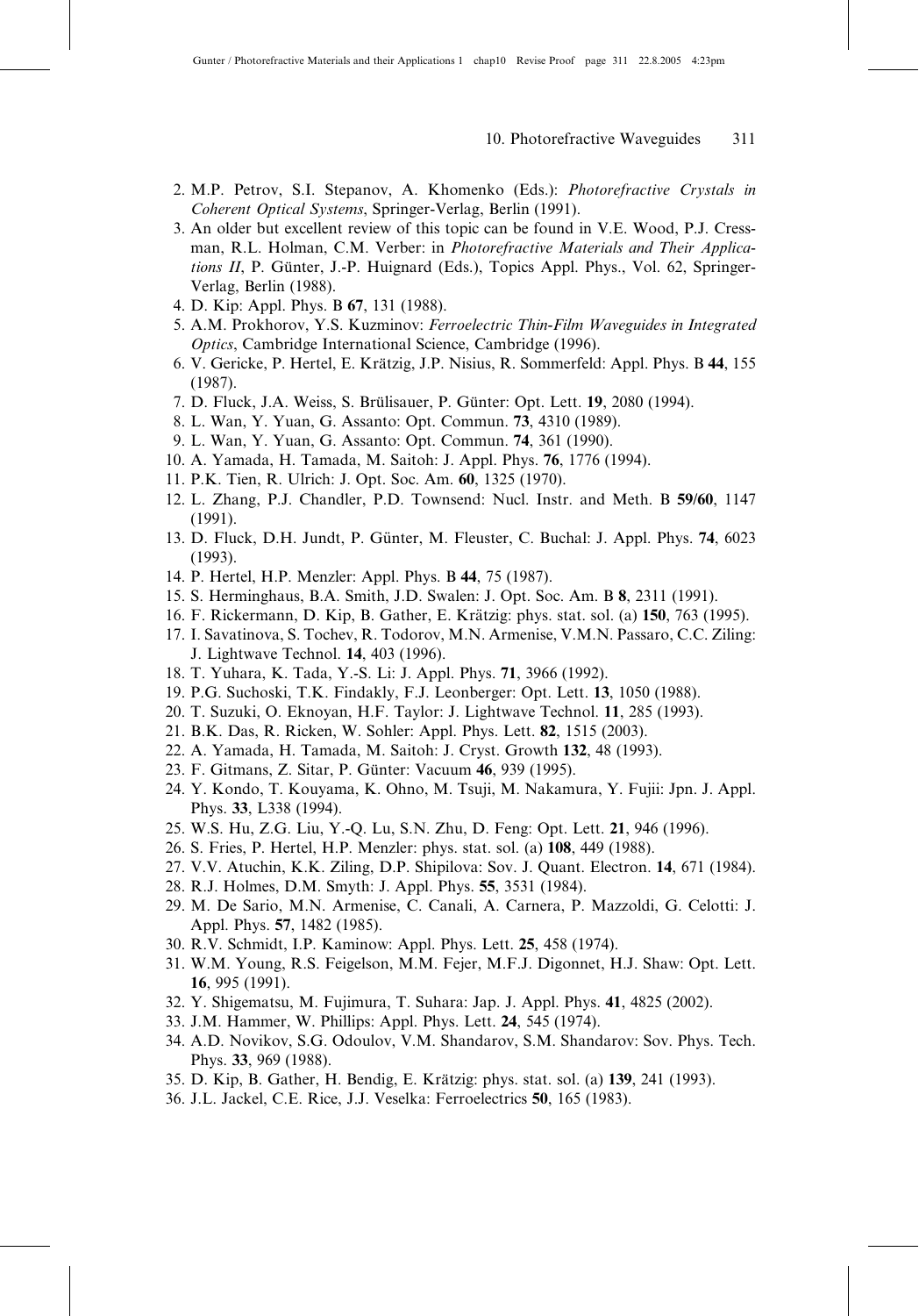- 312 Detlef Kip and Monika Wesner
- 37. J.M. Cabrera, J. Olivares, M. Carrascosa, J. Rams, R. Müller, E. Dieguez: Adv. Phys. 45, 349 (1996).
- 38. V.A. Ganshin, Y.N. Korkishko, T.V. Morozova, V.V. Saraikin: phys. stat. sol. (a) 114, 457 (1989).
- 39. V.V. Atuchin, T.I. Zakharyash: Sov. Phys. Tech. Phys. 29, 584 (1984).
- 40. W.Y. Hsu, C.S. Willand, V. Gopalan, M. Gupta: Appl. Phys. Lett. 61, 2263 (1992).
- 41. K. Tada, T. Murai, T. Nakabayashi, T. Iwashima, T. Ishikawa: Jpn. J. Appl. Phys. 26, 503 (1987).
- 42. K. Yamamoto, T. Taniuchi: J. Appl. Phys. 70, 6663 (1991).
- 43. R.A. Becker: Appl. Phys. Lett. 43, 131 (1986).
- 44. Y.N. Korkishko, V.A. Fedorov: J. Appl. Phys. 82, 99 (1997).
- 45. M. Minakata, K. Kumagi, S. Kawakami: Appl. Phys. Lett. 49, 992 (1986).
- 46. N. Goto, G.L. Yip: Appl. Opt. 28, 60 (1989).
- 47. A. Mendez, G. De la Paliza, A. Garcia-Cabanes, J.M. Cabrera: Appl. Phys. B 73, 485 (2001).
- 48. H. Ahlfeldt, F. Laurell, G. Arvidsson: Electron. Lett. 29, 819 (1993).
- 49. Y.N. Korkishko, V.A. Federov, A.N. Alkaev, F. Laurell: Appl. Phys. B 73, 519 (2001).
- 50. J. Rams, J.M. Cabrera: J. Opt. Soc. Am. B 16, 401 (1999).
- 51. R. Osellame, R. Ramponi, M. Marangoni, V. Russo: Electron. Lett. 36, 431 (2000).
- 52. D.H. Tsou, M.H. Chou, P. Santhanaraghavan, Y.H. Chen, Y.C. Huang: Mat. Chem. Phys. 78, 474 (2002).
- 53. S.M. Kostritskii, D. Kip, E. Krätzig: Appl. Phys. B 65, 517 (1997).
- 54. R. Göring, Z. Yuan-Ling, S. Steinberg: Appl. Phys. A 55, 97 (1992).
- 55. K. Buse: Appl. Phys. B 64, 273 (1997).
- 56. F. Jermann, J. Otten: J. Opt. Soc. Am. B 10, 2085 (1993).
- 57. Y. Kondo, S. Miyaguchi, A. Onoe, Y. Fujii: Appl. Opt. 33, 3348 (1994).
- 58. J. Jackel, A.M. Glass, G.E. Petersen, C.E. Rice, D.H. Olsen, J.J. Veleska: J. Appl. Phys. 55, 269 (1984).
- 59. J. Olivares, E. Dieguez, F.J. Lopez, J.M. Cabrera: Appl. Phys. Lett. 61, 624 (1992).
- 60. J.J. Amodei, D.L. Staebler: Appl. Phys. Lett. 18, 540 (1971).
- 61. A. Mendez, A. Garcia-Cabanes, M. Carrascosa, J.M. Cabrera: Opt. Mat. 18, 111 (2001).
- 62. A. Mendez, A. Garcia-Cabanes, M. Carrascosa, J.M. Cabrera: J. Opt. Soc. Am. B 17, 1412 (2000).
- 63. S. Tan, T. Gilbert, C.-Y. Hung, T.E. Schlesinger, M. Migliuolo: J. Appl. Phys. 79, 3548 (1996).
- 64. K. Nashimoto, M.J. Cima: Mater. Lett. 10, 348 (1991).
- 65. M. Aguilar, M. Carrascosa, F. Agullo-Lopez, L.F. Magana: J. Appl. Phys. 78, 4840 (1995).
- 66. I.I. Itkin, S.M. Shandarov: Sov. Phys. Tech. Phys. 35, 1317 (1990).
- 67. P.G. Kazansky: IEEE J. Quant. Electron. QE-25, 736 (1989).
- 68. D. Kip, R. Fink, T. Bartholomäus, E. Krätzig: Opt. Commun. 95, 33 (1993).
- 69. D. Kip, F. Rickermann, E. Krätzig: Opt. Lett. 20, 1139 (1995).
- 70. A.D. Novikov, S.G. Odoulov, V.M. Shandarov, E.S. Shandarov, S.M. Shandarov: J. Opt. Soc. Am. B 8, 1298 (1991).
- 71. V.L. Popov, E.S. Shandarov, S.M. Shandarov: J. Opt. Soc. Am. B 9, 1661 (1992).
- 72. D. Kip, E. Krätzig: Opt. Lett. 17, 1563 (1992).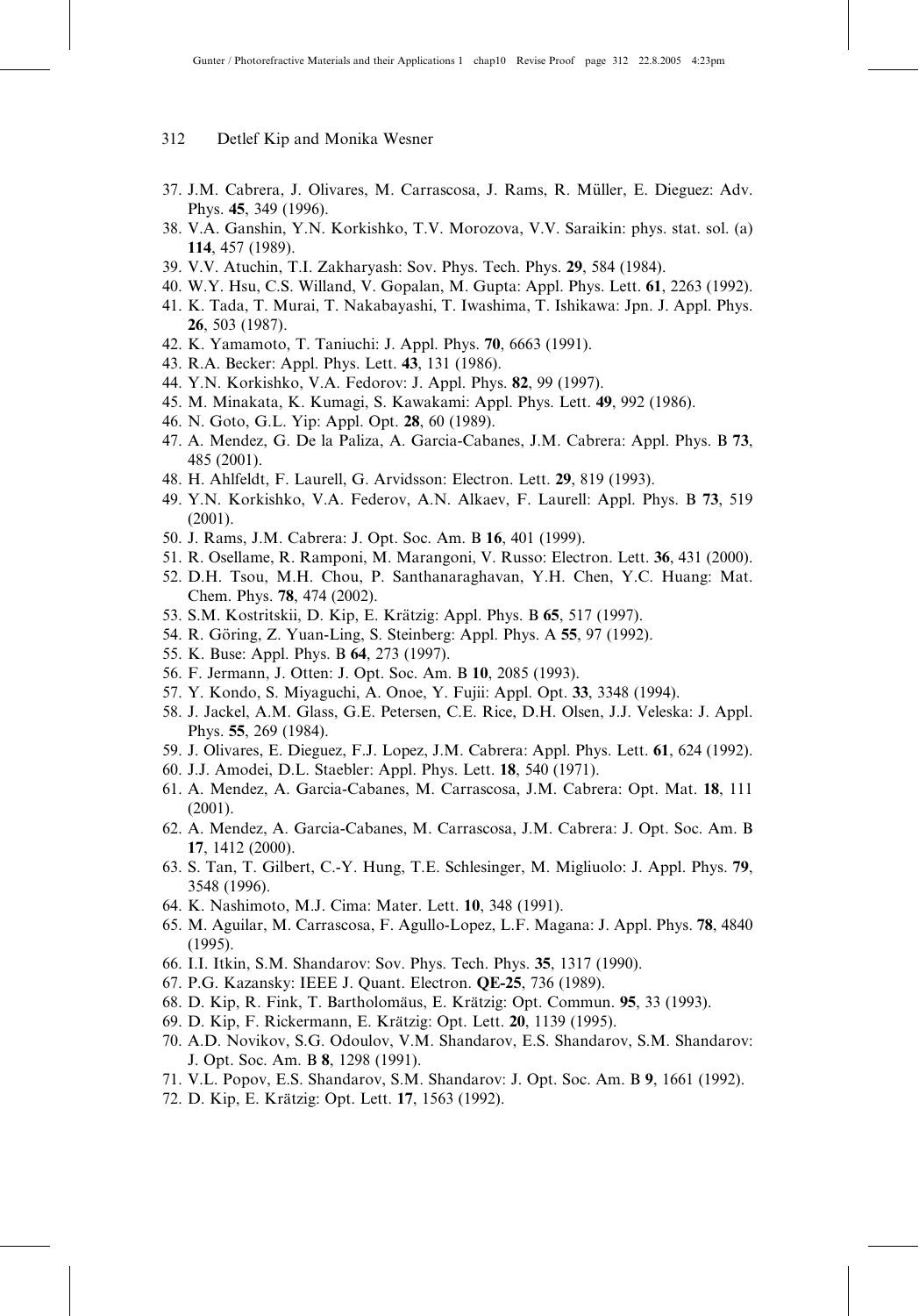- 73. E.M. Zolotov, P.G. Kazansky, V.A. Chernykh: Sov. Tech. Phys. Lett. 7, 397 (1981).
- 74. I.I. Itkin, S.M. Shandarov: Sov. Tech. Phys. Lett. 16, 357 (1990).
- 75. Y. Solomonov, S.M. Shandarov, V.M. Shandarov: Ferroelectrics 201, 195 (1997).
- 76. V.I. Belinicher, B.I. Sturman: Sov. Phys: Uspheki 23, 199 (1980).
- 77. S.G. Odoulov: Sov. Phys. JETP Lett. 35, 10 (1982).
- 78. T. Fujiwara, X. Cao, R. Srivastava, R.V. Ramaswamy: Appl. Phys. Lett. 61, 743 (1992).
- 79. T. Fujiwara, R. Srivastava, X. Cao, R.V. Ramaswamy: Opt. Lett. 18, 346 (1993).
- 80. S. Steinberg, R. Göring, T. Hennig, A. Rasch: Opt. Lett. 20, 683 (1995).
- 81. M. Rottschalk, T. Bachmann, S. Steinberg, J.-P. Ruske: Opt. Commun. 106, 187 (1994).
- 82. E.E. Robertson, R.W. Eason, Y. Yokoo, P.J. Chandler: Appl. Phys. Lett. 70, 2094 (1997).
- 83. D. Eger, M.A. Arbore, M.M. Fejer, M.L. Bortz: J. Appl. Phys. 82, 1998 (1997).
- 84. P.J. Matthews, A.R. Mickelson: J. Appl. Phys. 71, 5310 (1992).
- 85. D.B. Maring, R.F. Tavlykaev, R.V. Ramaswamy, S.M. Kostritskii: J. Opt. Soc. Am. B 19, 1575 (2002).
- 86. O. Eknoyan, H.F. Taylor, W. Matous, T. Ottinger, R.R. Neurgaonkar: Appl. Phys. Lett. 71, 3051 (1997).
- 87. Y. Kondo, Y. Fujii: Jpn. J. Appl. Phys. 34, L365 (1995).
- 88. D. Kip, T. Bartholomäus, P.M. Garcia, E. Krätzig: J. Opt. Soc. Am. B 11, 1737 (1994).
- 89. S. Kostritskii, D. Kip: phys. stat. sol. (a) 169, 171 (1998).
- 90. H. Xie, W.-H. Hsu, R. Raj: J. Appl. Phys. 77, 3420 (1995).
- 91. P. Moretti, P. Thevenard, G. Godefroy, R. Sommerfeld, P. Hertel, E. Krätzig: phys. stat. sol. (a) 117, K85 (1990).
- 92. T. Bremer, W. Heiland, B. Hellermann, P. Hertel, E. Krätzig, D. Kollewe: Ferroelectrics Lett. 9, 11 (1988).
- 93. D. Kip, S. Aulkemeyer, P. Moretti: Opt. Lett. 20, 1256 (1995).
- 94. P. Townsend, P.J. Chandler, L. Zhang: Optical Effects of Ion Implantation, Cambridge University, Cambridge, UK (1994).
- 95. E.E. Robertson, R.W. Eason, M. Kaczmarek, P.J. Chandler, X. Huang: Opt. Lett. 21, 641 (1996).
- 96. S. Brülisauer, D. Fluck, P. Günter, L. Beckers, C. Buchal: Opt. Commun. 153, 375 (1998).
- 97. M. Wesner, C. Herden, D. Kip, E. Krätzig, P. Moretti: Opt. Commun. 188, 69 (2001).
- 98. A. Petraru, J. Schubert, M. Schmid, Ch. Buchal: Appl. Phys. Lett. 81, 1375 (2002).
- 99. P.D. Townsend: Nucl. Instr. and Meth. B 46, 18 (1990).
- 100. F.P. Strohkendl, D. Fluck, P. Günter, R. Irmscher, C. Buchal: Appl. Phys. Lett. 59, 3354 (1991).
- 101. D. Fluck, P. Günter, M. Fleuster, C. Buchal: J. Appl. Phys. 72, 1671 (1992).
- 102. T. Tschudi, A. Herden, J. Goltz, H. Klumb, F. Laeri, J. Albers: IEEE J. Quant. Electron. QE-22, 1493 (1986).
- 103. Z. Zhang, Y. Zhang, C. Yang, J. Kang, S. Zheng, Y. Zhu, Y. Chen, X. Wu, P. Fu: J. Opt. Soc. Am. B 11, 1991 (1994).
- 104. P. Moretti, P. Thevenard, R. Sommerfeld, G. Godefroy: Nucl. Instr. and Meth. B 59/60, 1228 (1991).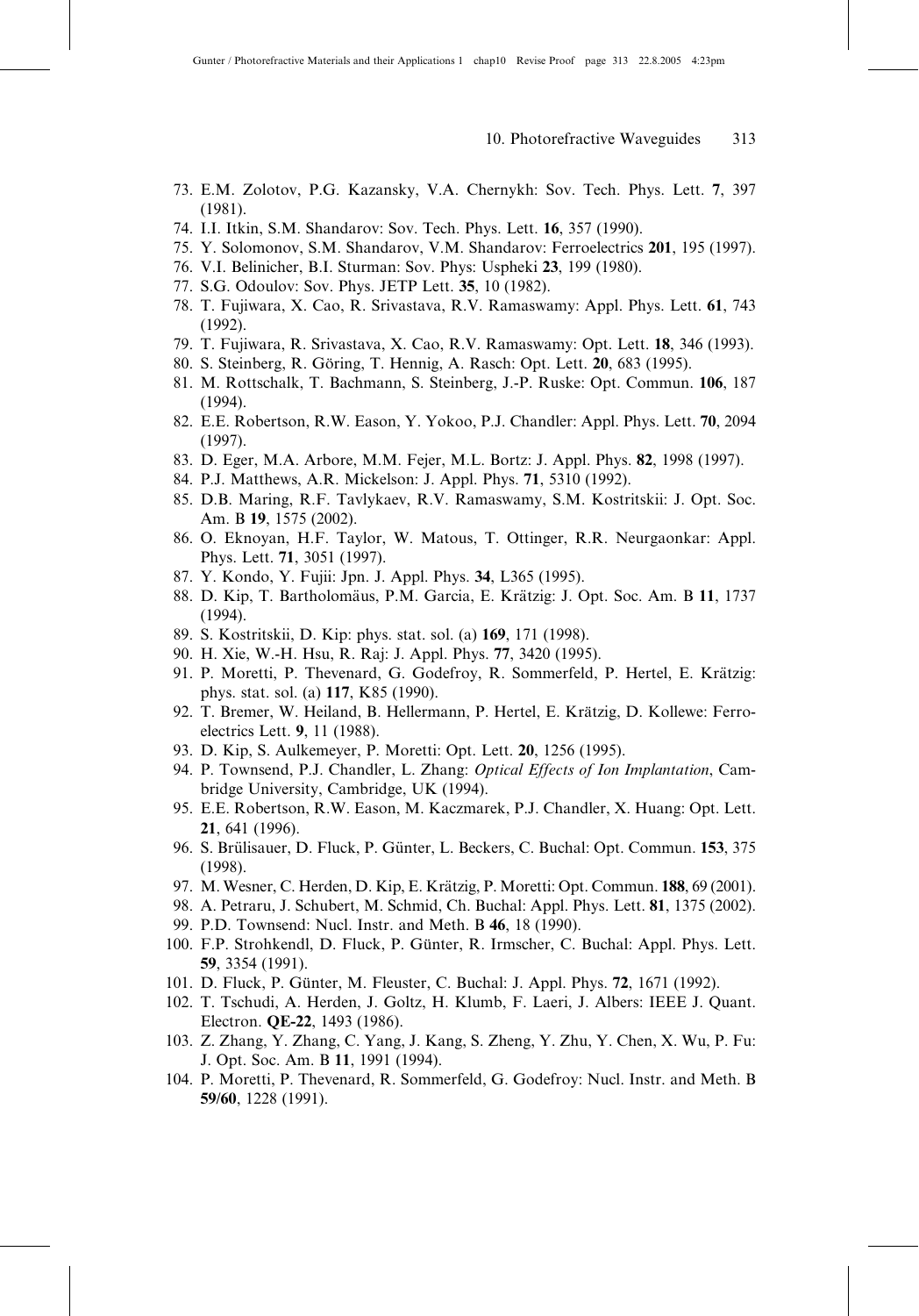- 314 Detlef Kip and Monika Wesner
- 105. K.E. Youden, S.W. James, R.W. Eason, P.J. Chandler, L. Zhang, P.D. Townsend: Opt. Lett. 17, 1509 (1992).
- 106. P. Mathey, A. Dazzi, P. Jullien, D. Rytz, P. Moretti: J. Opt. Soc. Am. B 18, 344 (2001).
- 107. S.W. James, K.E. Youden, P.M. Jeffrey, R.W. Eason, P.J. Chandler, L. Zhang, P.D. Townsend: Opt. Lett. 18, 1138 (1993).
- 108. S.W. James, K.E. Youden, P.M. Jeffrey, R.W. Eason, P.J. Chandler, L. Zhang, P.D. Townsend: Appl. Opt. 32, 5299 (1993).
- 109. A. Ito, A. Machida, M. Obara: Jpn. J. Appl. Phys. 36, L805 (1997).
- 110. L. Beckers, J. Schubert, W. Zander, J. Ziesmann, A. Eckau, P. Leinenbach, C. Buchal: J. Appl. Phys. 83, 3305 (1998).
- 111. D.M. Gill, B.A. Block, C.W. Conrad, B.W. Wessels, S.T. Ho: Appl. Phys. Lett. 69, 2968 (1996).
- 112. D.M. Gill, C.W. Conrad, G. Ford, B.W. Wessels, S.T. Ho: Appl. Phys. Lett. 71, 1783 (1997).
- 113. P. Günter: Phys. Rep. 93, 199 (1982).
- 114. F.P. Strohkendl, P. Günter, C. Buchal, R. Irmscher: J. Appl. Phys. 69, 84 (1991).
- 115. T. Pliska, D. Fluck, P. Günter, L. Beckers, C. Buchal: J. Opt. Soc. Am. B 15, 628 (1998).
- 116. S. Brülisauer, D. Fluck, P. Günter: Electron. Lett. 31, 312 (1995).
- 117. S. Brülisauer, D. Fluck, P. Günter, L. Beckers, C. Buchal: J. Opt. Soc. Am. B 13, 2544 (1996).
- 118. M. Zha, D. Fluck, P. Günter, M. Fleuster, C. Buchal: Opt. Lett. 18, 577 (1993).
- 119. S. Schwyn, H.W. Lehmann, P. Günter: Appl. Phys. Lett. 61, 373 (1992).
- 120. M.J. Nystrom, B.W. Wessels, W.P. Lin, G.K. Wong, D.A. Neumayer, T.J. Marks: Appl. Phys. Lett. **66**, 1726 (1995).
- 121. D. Fluck, R. Gutmann, P. Günter, R. Irmscher: J. Appl. Phys. 70, 5147 (1991).
- 122. D.Y. Kim, S.E. Moon, E.K. Kim, S.J. Lee, J.J. Choi, H.E. Kim, S.I. Kwun: J. Korean Phys. Soc. 42, S1347 (2003).
- 123. M.D. Ewbank, R.R. Neurgaonkar, W.K.Cory, J. Feinberg: J. Appl. Phys. 62, 374 (1987).
- 124. J. Ma, T. Chang, J. Hong, R.R. Neurgaonkar, G. Barbastathis, D. Psaltis: Opt. Lett. 22, 1116 (1997).
- 125. G.L. Wood, W.W. Clark III, M.J. Miller, E.J. Sharp, G.J. Salamo, R.R. Neurgaonkar: IEEE J. Quant. Electron. QE-23, 2126 (1987).
- 126. R.A. Vazquez, M.D. Ewbank, R.R. Neurgaonkar: Opt. Commun. 80, 253 (1991).
- 127. M. Segev, B. Crosignani, A. Yariv, B. Fischer: Phys. Rev. Lett. 68, 923 (1992).
- 128. G. Duree, J.L. Schultz, G. Salamo, M. Segev, A. Yariv, B. Crosignani, P. DiPorto, E. Sharp, R.R. Neurgaonkar: Phys. Rev. Lett. 71, 533 (1993).
- 129. D. Kip, B. Kemper, I. Nee, R. Pankrath, P. Moretti: Appl. Phys. B 65, 511 (1997).
- 130. Y.Y. Zhu, R.F. Xiao, G.K.L. Wong: J. Appl. Phys. 82, 4908 (1997).
- 131. P. Tayebati, D. Trivedi, M. Tabat: Appl. Phys. Lett. 69, 1023 (1996).
- 132. X.L. Guo, Z.G. Liu, S.N. Zhu, T. Yu, S.B. Xiong, W.S. Hu: J. Cryst. Growth 165, 187 (1996).
- 133. O. Eknoyan, C.H. Bulmer, H.F. Taylor, W.K. Burns, A.S. Greenblatt, L.A. Beech, R.R. Neurgaonkar: Appl. Phys. Lett. 48, 13 (1986).
- 134. O. Eknoyan, V.P. Svenson, J.D. Quinn, R.R. Neurgaonkar: Appl. Phys. Lett. 59, 28 (1991).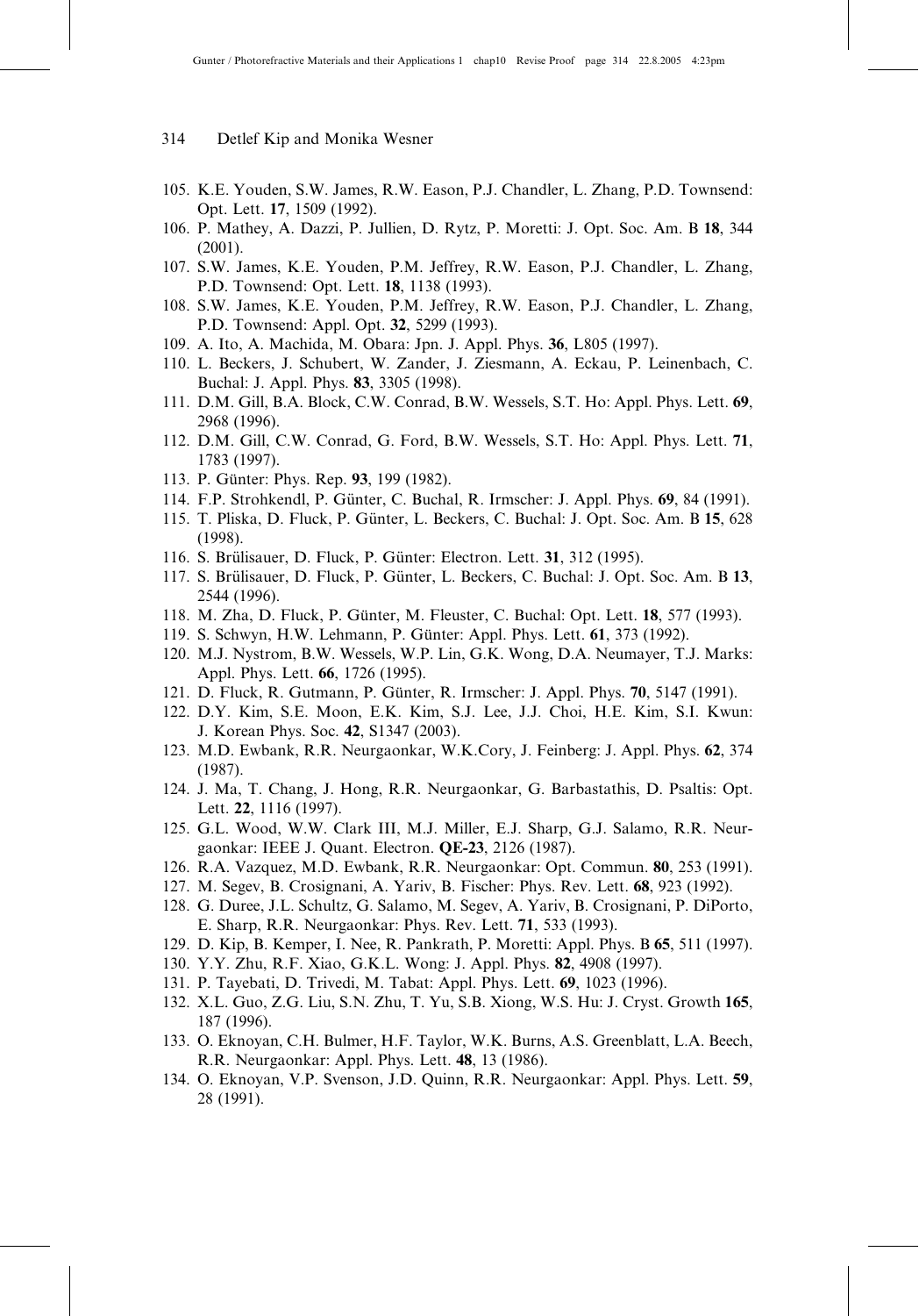- 135. J.M. Marx, Z. Tang, O. Eknoyan, H.F. Taylor, R.R. Neurgaonkar: Appl. Phys. Lett. 66, 274 (1995).
- 136. J.M. Marx, O. Eknoyan, H.F. Taylor, R.R. Neurgaonkar: IEEE Phot. Technol. Lett. 8, 1024 (1996).
- 137. F. Lu, M. Q. Meng, K. M. Wang, W. Li, L. Z. Chai, Y. R. Wang, H. C. Chen, D. Y. Shen: Opt. Commun. 140, 204 (1997).
- 138. F. Lu, M.Y. Meng, K.M. Wang, X.D. Liu, H.C. Chen, D.Y. Shen: Opt. Lett. 22, 163 (1997).
- 139. J.M. Marx, O. Eknoyan, H.F. Taylor, Z. Tang, R.R. Neurgaonkar: Appl. Phys. Lett. 67, 1381 (1995).
- 140. E.I. Leonov, S.E. Khabarov, M.S. Vershinin, V.A. Gusev, V.M. Orlov, L.G. Khokha: Sov. Phys. Tech. Phys. 30, 1307 (1985).
- 141. K.E. Youden, R.W. Eason, M.C. Gower, N.A. Vainos: Appl. Phys. Lett. 59, 1929 (1991).
- 142. T. Okada, F. Yahiro, H. Uetsuhara, Y. Nakata, M. Maeda, S. Higuchi, K. Ueda: Appl. Phys. A 69, 723 (1999).
- 143. V. Chevrier, A. Inam, S. Etemad, D. Harris, J.C. Launay: Technical Digest of the Topical Meeting on ''Photorefractive Materials, Effects, and Devices 1993,'' (PRM '93), Kiev, Ukraine, 220 (1993).
- 144. Y.F. Kargin, I.V. Tsiar, Y.R. Salikaev, S.M. Shandarov: Tech. Phys. Lett. 20, 1997 (1994).
- 145. M.N. Frolova, M.V. Borodin, S.M. Shandarov, V.M. Shandarov, Y.F. Kargin, A. Egorysheva, and D. Kip: Europhysics Conference Abstracts Vol. 27E, CF3-6-TUE (2003).
- 146. Y. Salikaev, S.M. Shandarov, Y. Kargin: Proc. SPIE 2795, 203 (1996).
- 147. T. Jannson: J. Opt. Soc. Am. 71, 342 (1981).
- 148. D.J. Brady, D. Psaltis: Appl. Opt. 30, 2324 (1991).
- 149. L.B. Aronson, L. Hesselink: Opt. Lett. 15, 30 (1990).
- 150. O. Matoba, K. Itoh, Y. Ichioka: Opt. Lett. 21, 122 (1996).
- 151. K. Itoh, O. Matoba, Y. Ichioka: Opt. Lett. 19, 652 (1994).
- 152. O. Matoba, K. Itoh, Y. Ichioka: Opt. Eng. 35, 2175 (1996).
- 153. O. Matoba, K. Itoh, K. Kuroda: Proc. IEEE 87, 2030 (1999).
- 154. D. Kip, M. Wesner, V.M. Shandarov, P. Moretti: Opt. Lett. 23, 921 (1998).
- 155. D. Kip, M. Wesner, C. Herden, V. Shandarov: Appl. Phys. B 68, 971 (1999).
- 156. D. Kip, C. Herden, M. Wesner: Ferroelectrics 274, 135 (2002).
- 157. V. Shandarov, D. Kip, M. Wesner, J. Hukriede: J. Optics A 2, 500 (2000).
- 158. J. Hukriede, D. Runde, D. Kip: J. Phys. D: Appl. Phys. 36, R1 (2003).
- 159. J. Hukriede, I. Nee, D. Kip, E. Krätzig: Opt. Lett. 23, 1405 (1998).
- 160. K.T.V. Grattan, B.T. Meggit: Optical Fiber Sensor Technology. Volume 2: Devices and Technology, Chapman & Hall, London (1998).
- 161. I.A. Andronova, G.B. Malykin: Phys. Uspekhi 45, 793 (2002).